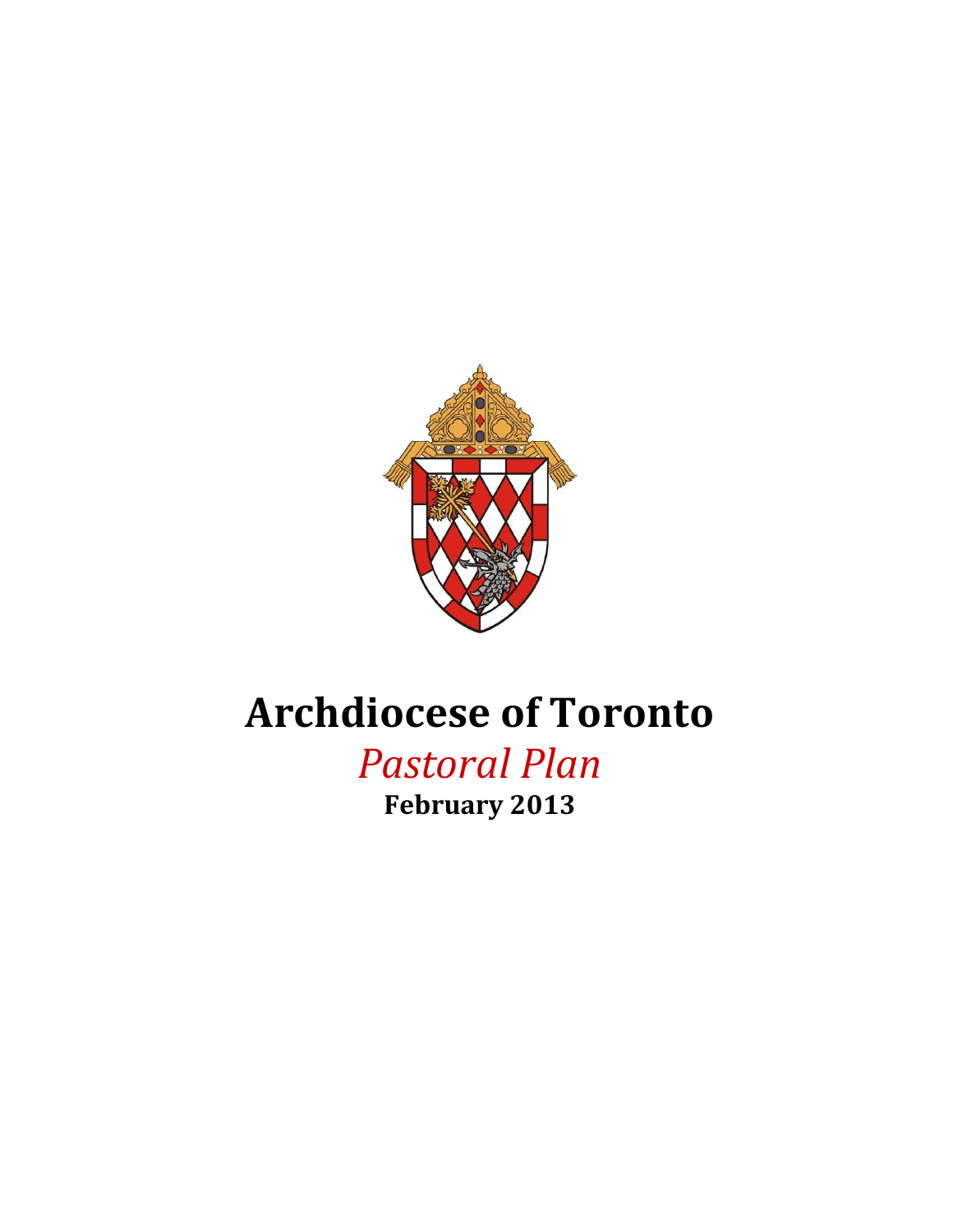# **PASTORAL PLAN – FEBRUARY 2013**

## **Table of Contents**

**I:** Introduction - *Pastoral Letter - His Eminence, Thomas Cardinal Collins – Feast of St. Michael – September 29, 2012*

**II:** The Foundation of our Life as a Catholic Christian Community: Prayer

**III:** The Pastoral & Apostolic Mission of the Archdiocese

**IV:** Core Directions

- *1) Parish Life*
- *2) Vocations*
- *3) Catholic Outreach in Justice and Love*
- *4) Evangelization of Society*
- *5) The Cathedral as Sign of our Mission*

**V:** Priorities Essential to our Core Directions

- *1) Engage the Family, especially our Young People*
- *2) Celebrate our Cultural Diversity*
- *3) Use Resources Wisely*
- *4) Communicate Effectively*
- **VI:** The Fulfilment of our Mission as a Catholic Christian Community: *A Life of Deep Stewardship*

**VII:** Conclusion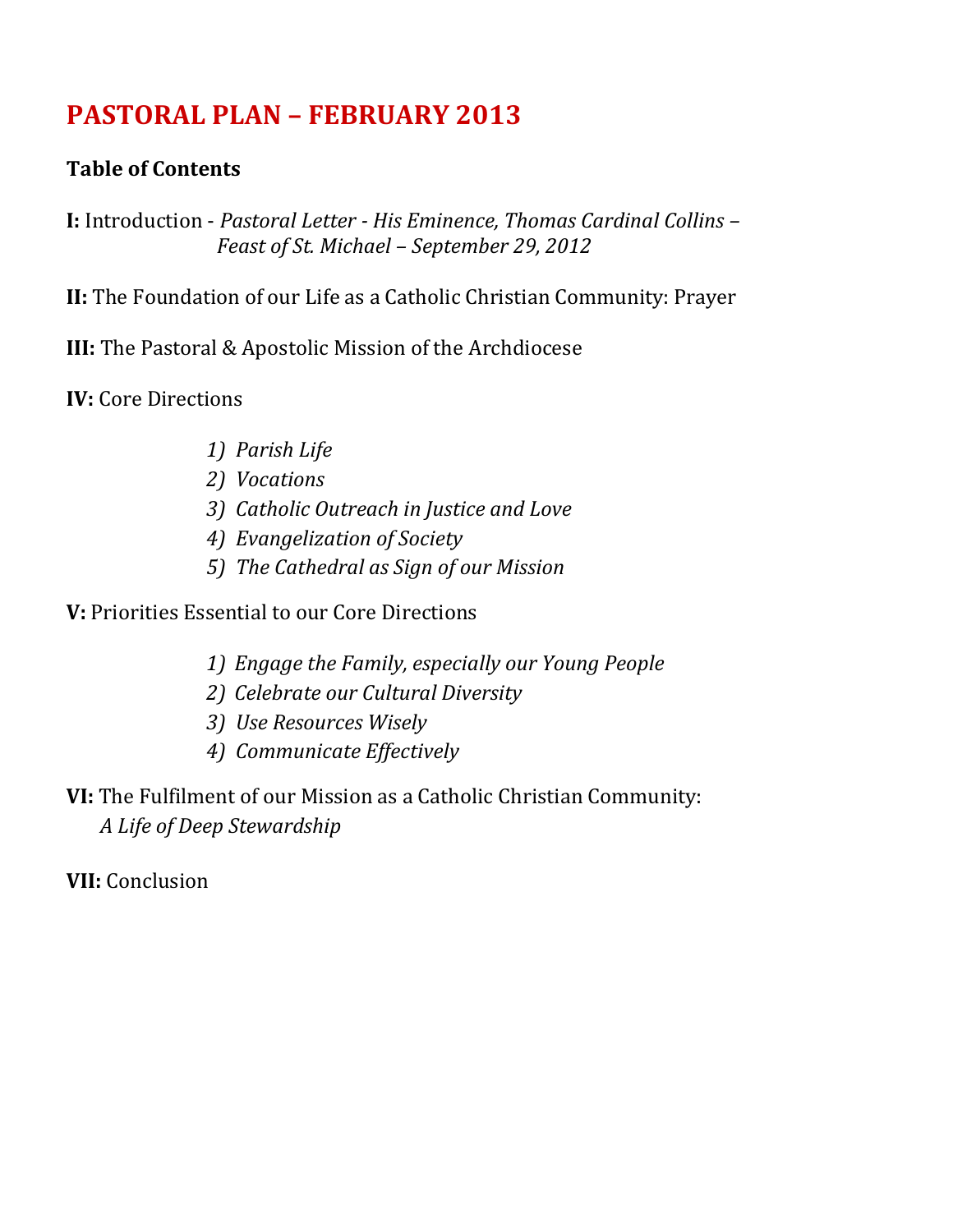

#### **Feast of St. Michael – September 29, 2012**

To the Faithful of the Archdiocese of Toronto:

On this feast of St. Michael, protector of the faithful and patron saint of our Archdiocese, I wish to give you an update on pastoral planning that is underway to help us as an archdiocesan community of faith to respond more effectively to Our Lord's command to His disciples: "Go therefore, and make disciples of all nations, baptizing them in the name of the Father and of the Son and of the Holy Spirit, teaching them to observe all that I have commanded you." (Mathew 28: 19-20).

As the whole Church enters into the Year of Faith, and as the Pope convenes a Synod of Bishops to plan ways to address the challenge of proclaiming the Gospel in our modern world, it is appropriate that we explore more deeply through a pastoral plan how we can best fulfil the mission of the Church in our own particular situation in the Archdiocese of Toronto. This letter provides you with an overview of some of the principles underlying the plan which is being developed, in advance of more specific information that will be available in the New Year.

#### **What is a Pastoral Plan?**

A pastoral plan serves as a roadmap for our journey as a Catholic Christian community, identifying key priorities and goals on the path ahead. It is rooted in prayerful reflection upon the Bible and our living tradition of faith. It also involves a thorough, accurate and honest assessment of our current pastoral situation, both the challenges and the opportunities before us.

As I regularly travel throughout the archdiocese, I am inspired by all the pastoral and apostolic activities I observe, and by the creative zeal and dedication of the laity, religious, and clergy I meet. In so many ways, we are already earnestly engaged in addressing the various matters that are central to the mission of a Christian community. It is always wise, however, to step back and consider what our key priorities as an archdiocese should be at this time, so that we can more effectively work together, and focus our efforts, and have a way of assessing how we are doing. This is what a pastoral plan allows us to do; it also helps us both to discover the tools we need to fulfil our mission, and to use our resources more wisely.

Although our faith does not change, the circumstances in which we live our faith do change, constantly. For that reason, a pastoral plan will always be a work in progress, since we regularly need to take a look at where we are, and where at the moment we should particularly direct our energies.

#### **Faithful Stewards of our Many Gifts**

The Gospel encourages us to be faithful stewards of all that has been entrusted to us, and so we should ask ourselves how we are currently sharing our time, talent and treasure, in order to serve others and to give thanks to God. In the parable of the talents, each servant is called to give an account of his stewardship; each of us is responsible for fruitfully using the gifts we have received from God. A pastoral plan should help us to do that better, both individually and as an archdiocesan community.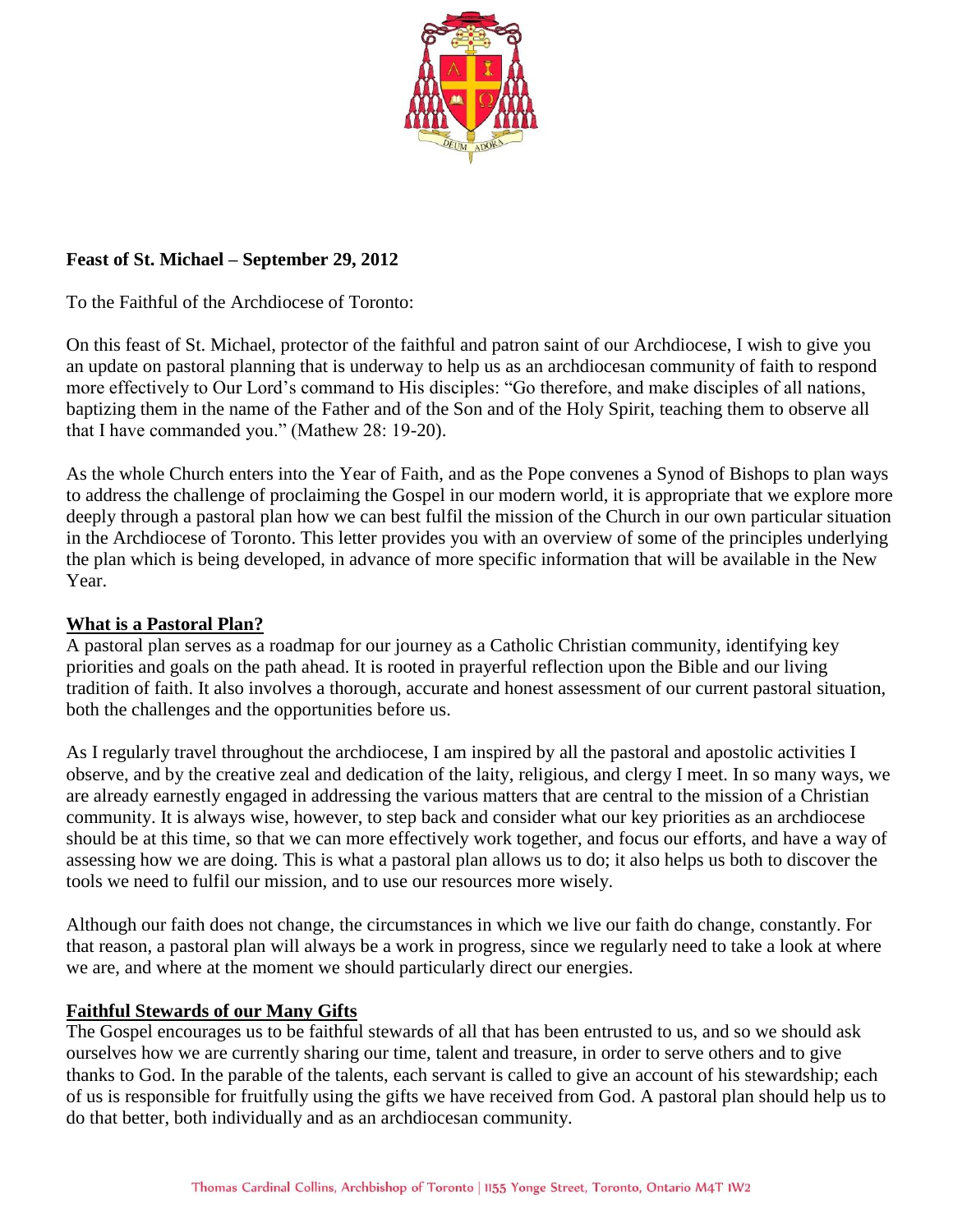#### **Apostolic and Pastoral, rooted in Prayer**

It occurs to me that we can gain insight into some of the key elements of a wise pastoral plan by considering the design of the new cardinal's ring.

First, there is an image of St. Peter, to whom Jesus entrusted His flock. We should be attentive to all of the spiritual needs of those who are already gathered together in our parishes. Looking to Christ the Good Shepherd, we should be attentive as well to those who have drifted away from the faith.

Then there is an image of St. Paul, the great apostle who tirelessly proclaimed the faith throughout the often hostile world of his day. He reminds us that we need to reach out zealously and creatively to those who are scattered: not only to those who have left the faith, but also to those who have not yet really heard the Good News of Jesus. This is a particular challenge in our secularized society.

Above the images of the great pastor and the great apostle is a star, representing Our Lady, who prayerfully listened to God, and humbly did His will. Our diligent efforts, pastoral or apostolic, will only be fruitful if they are rooted in prayer, for "unless the Lord builds the house, those who build it labour in vain." (Psalm 127:1)

A pastoral plan, rooted in prayer, should nurture our community of faith, but also reach out beyond it.

#### **Where Have We Been? Where Are We Going?**

Over the past 18 months a broad cross-section of our Catholic community has been consulted in the pastoral planning process: clergy, religious, staff, volunteers and parishioners. We have asked them what our spiritual roadmap should look like: Where should we be heading? Where have we gone off course? We have asked for practical suggestions and goals to help us move forward. We are grateful to all those who have contributed to this dialogue, one that will continue in the months ahead.

In early 2013, as the present form of the archdiocesan pastoral plan is completed, you will hear about the specific priorities and goals that are part of it. I hope this letter will help to prepare the way for further discussion around this vision and the key directions contained in the plan.

Meanwhile, especially as we enter into the Year of Faith, I invite each of us to deepen our own personal commitment to our faith in Christ, and to consider how our whole Catholic community can be more effective in witnessing to our faith in this society in which we live.

It is increasingly difficult to be a faithful Christian in our society, which is so often shaped by a vision that is contrary to that of the Gospel. While putting together a wise pastoral plan for our archdiocese is obviously a sensible thing to do, it will only be fruitful if each of us is personally attentive to our own engagement as a disciple of Jesus, and to that of our parish community.

I look forward to sharing our Pastoral Plan with you in the New Year. Be assured of my ongoing prayers for you in your life of Christian discipleship. Saint Michael the Archangel, pray for us.

Sincerely in Christ,

+ Thomas Card Collins Thomas Cardinal Collins Archbishop of Toronto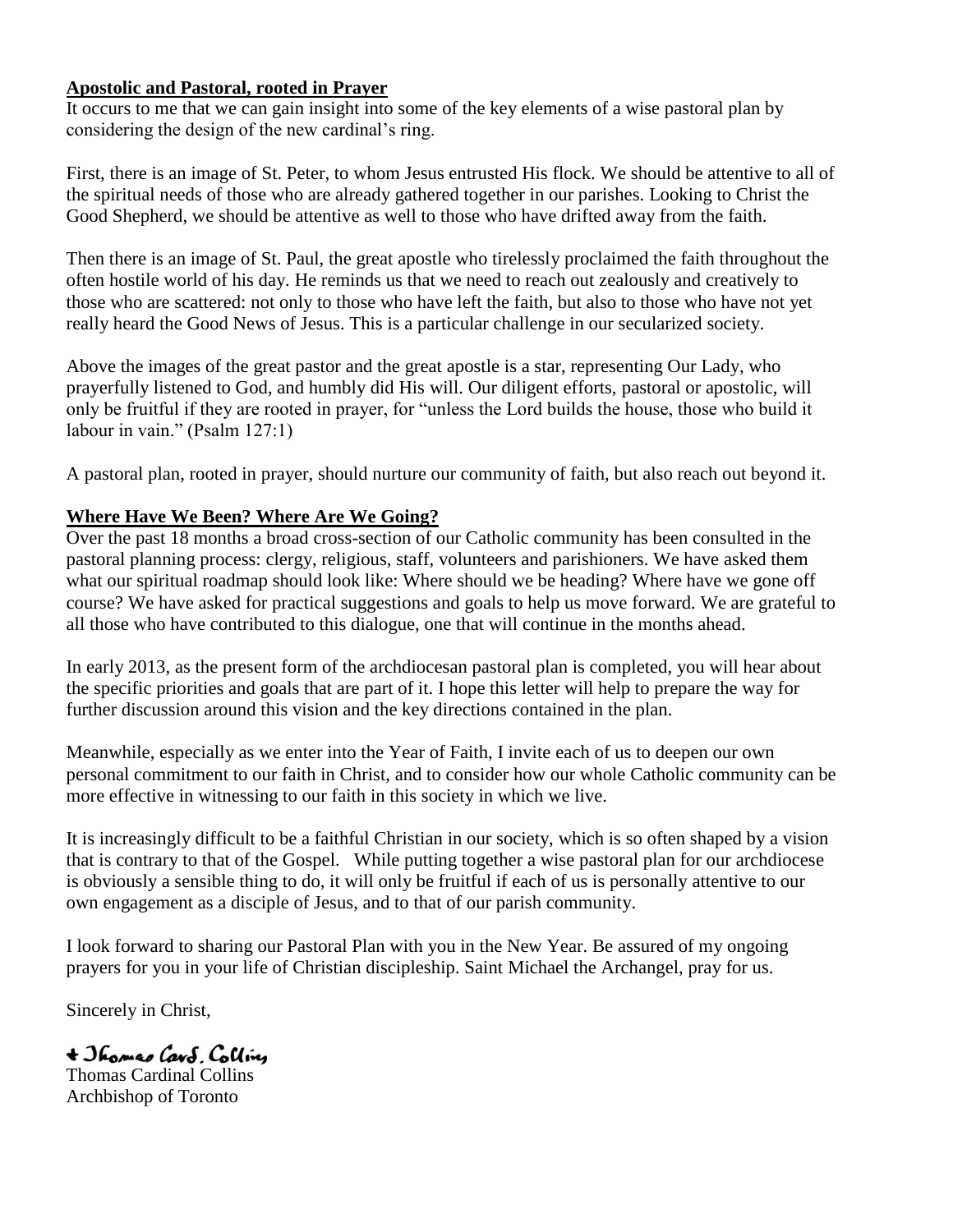# **II: THE FOUNDATION OF OUR LIFE AS A CATHOLIC CHRISTIAN COMMUNITY: PRAYER**

The foundation for our life in Christ as members of our Catholic Christian community is prayer. We need to be people of prayer.

#### *"Unless the Lord builds the house, those who build it labour in vain." - Psalm 127*

God calls us individually and as a community to bring Christ to this world in which we live. We share not simply a message, but our experience of the person of Jesus Christ, who leads us to the Heavenly Father, in the Holy Spirit. In the Gospels we see that Jesus in His humanity prayed to the Father, and we need to do so too. Our various plans and activities, no matter how well thought out, will be fruitful only if they are founded on prayer. St Benedict says at the beginning of his Rule: "And first of all, whatever good work you begin to do, beg of Him with most earnest prayer to perfect it."

When each one of us is grounded in prayer, we can face the challenges that lie before us in proclaiming the kingdom of God. Prayer is our source of strength for our journey. In prayer we find direction as we seek God's wisdom.

Each of our parish communities is to be an oasis of prayer in the midst of this troubled world. They are places of sacramental and liturgical prayer, where parishioners can also deepen their life of prayer through the prayerful reading of sacred scripture, adoration of Our Lord in the Blessed Sacrament, the rosary and other Marian devotions, the rich cultural prayer traditions in our archdiocese, and the distinctive forms of prayer celebrated in the various lay movements in the church.

Prayer is at the heart of all our actions as disciples of Jesus, though we must not simply pray to God and do nothing. God expects us to act wisely and decisively to advance the kingdom of God.

As our archdiocesan family discerns the path ahead in our pastoral planning, it is essential that we not only study well our local situation and its needs, but also reflect prayerfully on God's will as revealed in the Bible and in the living faith of the church.

Praying for the work of the church is not someone else's responsibility; it is up to each one of us to bring to our daily prayers the vision and mission of the church in our archdiocese.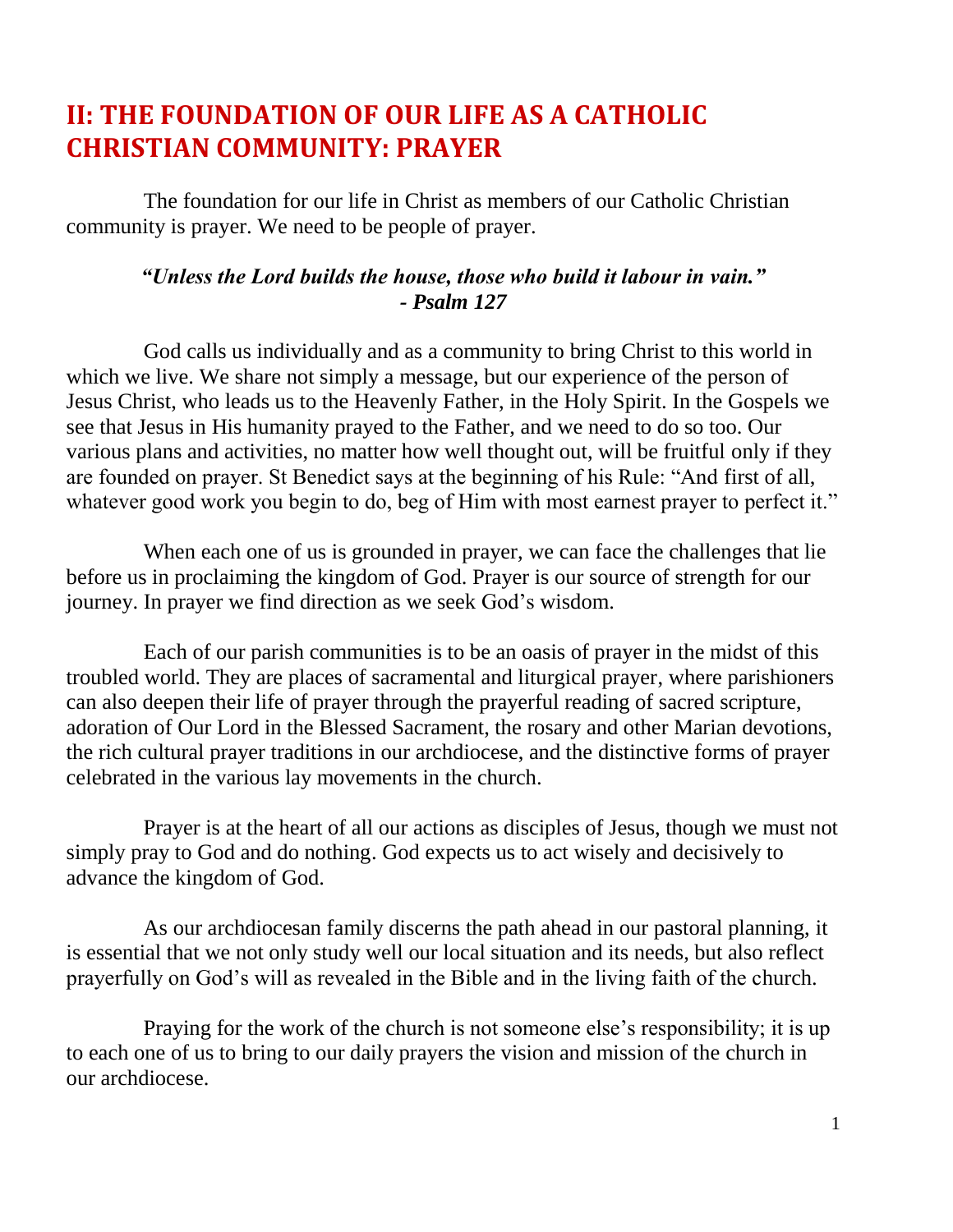Wherever we are in our archdiocese, whatever our ethnic background, age, circumstance or family situation, we can all join together in prayer. We should take account of where we have been and to look ahead to where we are going, praying that God will guide us in our mission. For the New Evangelization to become a reality in the archdiocese, each of us must grow closer to Christ. We need to know Jesus, not just know about Jesus, and that requires time each day in prayer.

Prayer not only guides our planning but is also the foundation of our ongoing life in Christ as individuals and as a community. Like the disciples, we ask: "Lord, teach us to pray," so that our parishes and our archdiocese will be schools of prayer, where we can all discover how to enter more deeply into a prayerful relationship with God.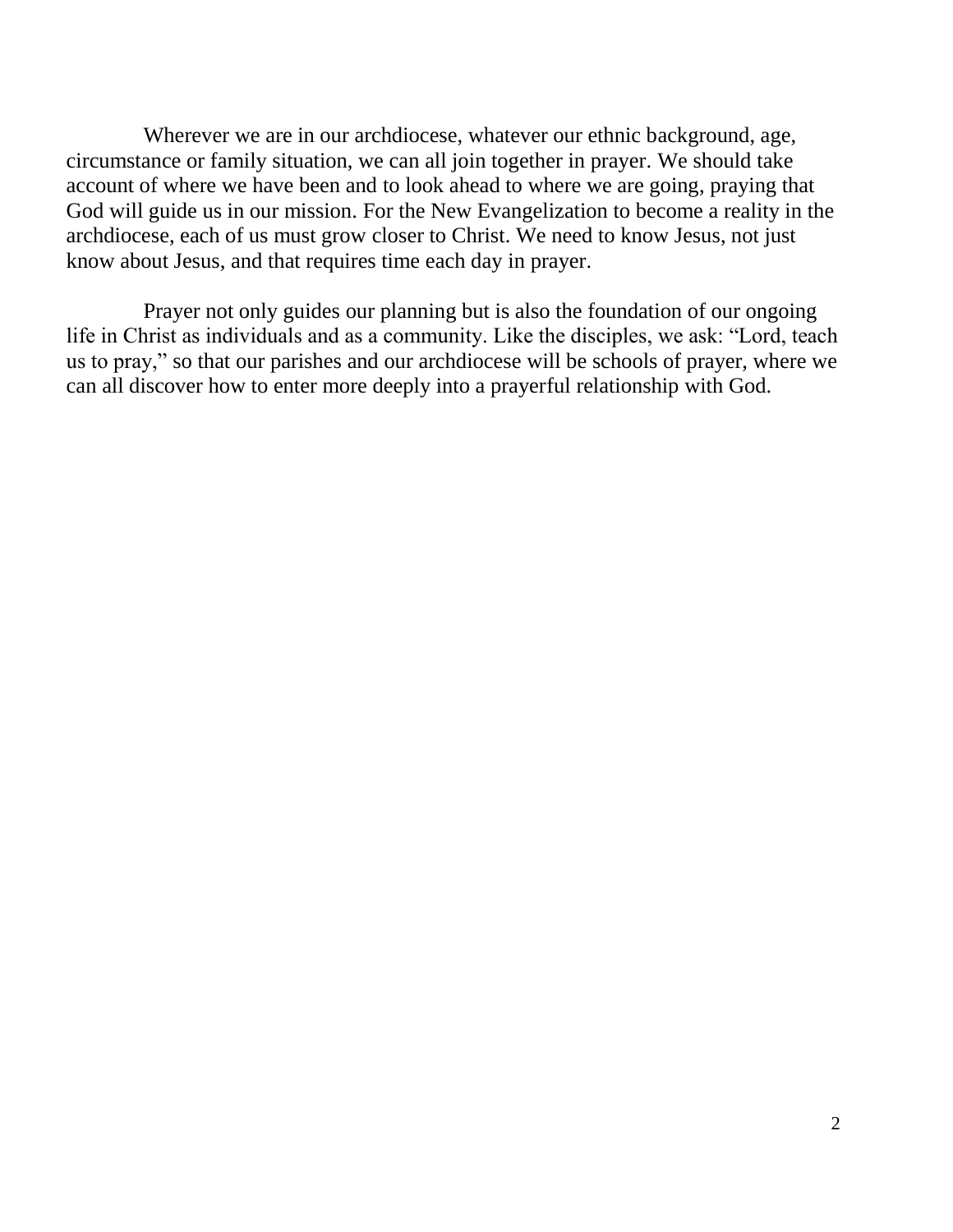# **III: THE PASTORAL & APOSTOLIC MISSION OF THE ARCHDIOCESE**

The Roman Catholic Archdiocese of Toronto has a two-fold mission: pastoral and apostolic.

Our **pastoral** mission is to nurture and strengthen the faith experience of committed Catholics, as they actively encounter Christ in the Word of God and in the Sacraments, and participate in the lived faith of the Catholic Christian community. Each parish should strive to provide a full and rich experience of the Christian life, as by God's grace we build a community that will witness to Christ in our secular world. We offer pastoral care to all the faithful, attending to their many spiritual needs. We also invite those who, for whatever reason, are searching or who have drifted away from the church to come home. Our model for this is St. Peter, to whom Jesus said: "Feed my lambs… Feed my sheep." (John 21:15-19)

Our **apostolic** mission is to announce the Gospel, first to the community of the Catholic faithful and then to those beyond it. Announcing the Gospel means to care for the marginalized, address injustice in its many forms, and use the extensive resources and diverse gifts of the Catholic faithful to be a living witness to the world, following the example of Jesus Christ. We are sent by Jesus: "Go, therefore, and make disciples of all nations, baptizing them in the name of the Father and of the Son and of the Holy Spirit, teaching them to observe all that I have commanded you; and behold, I am with you, to the close of the age." (Matthew 28: 19-20) Our model for our apostolic mission is St. Paul, who first encountered Christ through his conversion and then, with confidence and the grace of the Holy Spirit, proclaimed Christ throughout the world.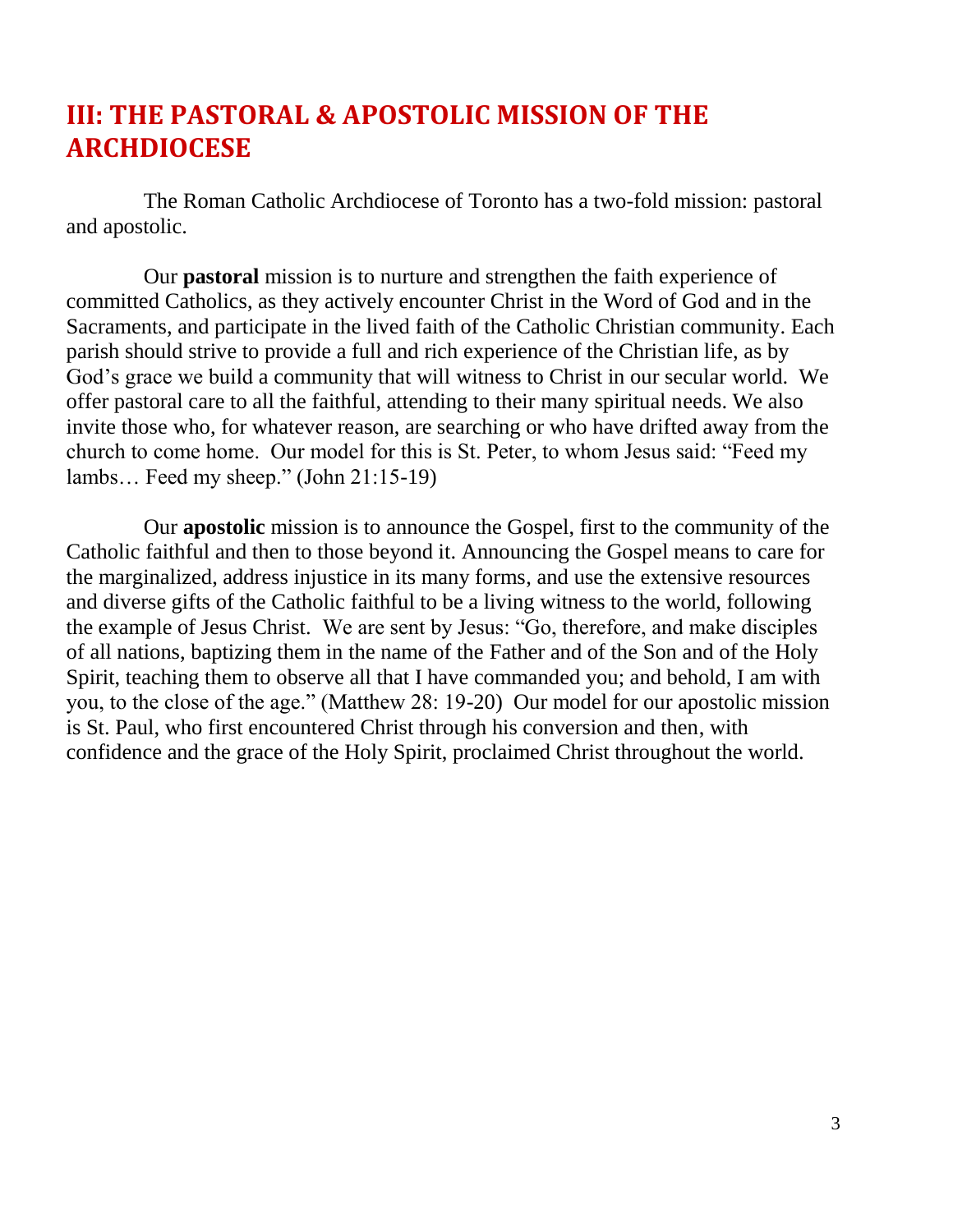# **IV: CORE DIRECTIONS FOR OUR PASTORAL AND APOSTOLIC MISSION**

Our pastoral plan has five core directions, each with desired outcomes and goals that reflect the two-fold mission of the archdiocese. We acknowledge that each parish may have specific aspects of our Christian mission that need to be emphasized according to the local situation, and that there are countless other worthy initiatives. Nonetheless, these five core directions provide the "compass settings" for our journey as an archdiocesan community. They are meant to be a reference point to help us work together effectively to fulfil our mission, focusing our energies to advance the Gospel in the portion of the Lord's vineyard in which He has placed us. We begin with the inward directions (pastoral) then move to the outward (apostolic), as we discern the path forward for our archdiocese:

- 1) Parish Life
- 2) Vocations
- 3) Catholic Outreach in Justice and Love
- 4) Evangelization of Society
- 5) The Cathedral as Sign of our Mission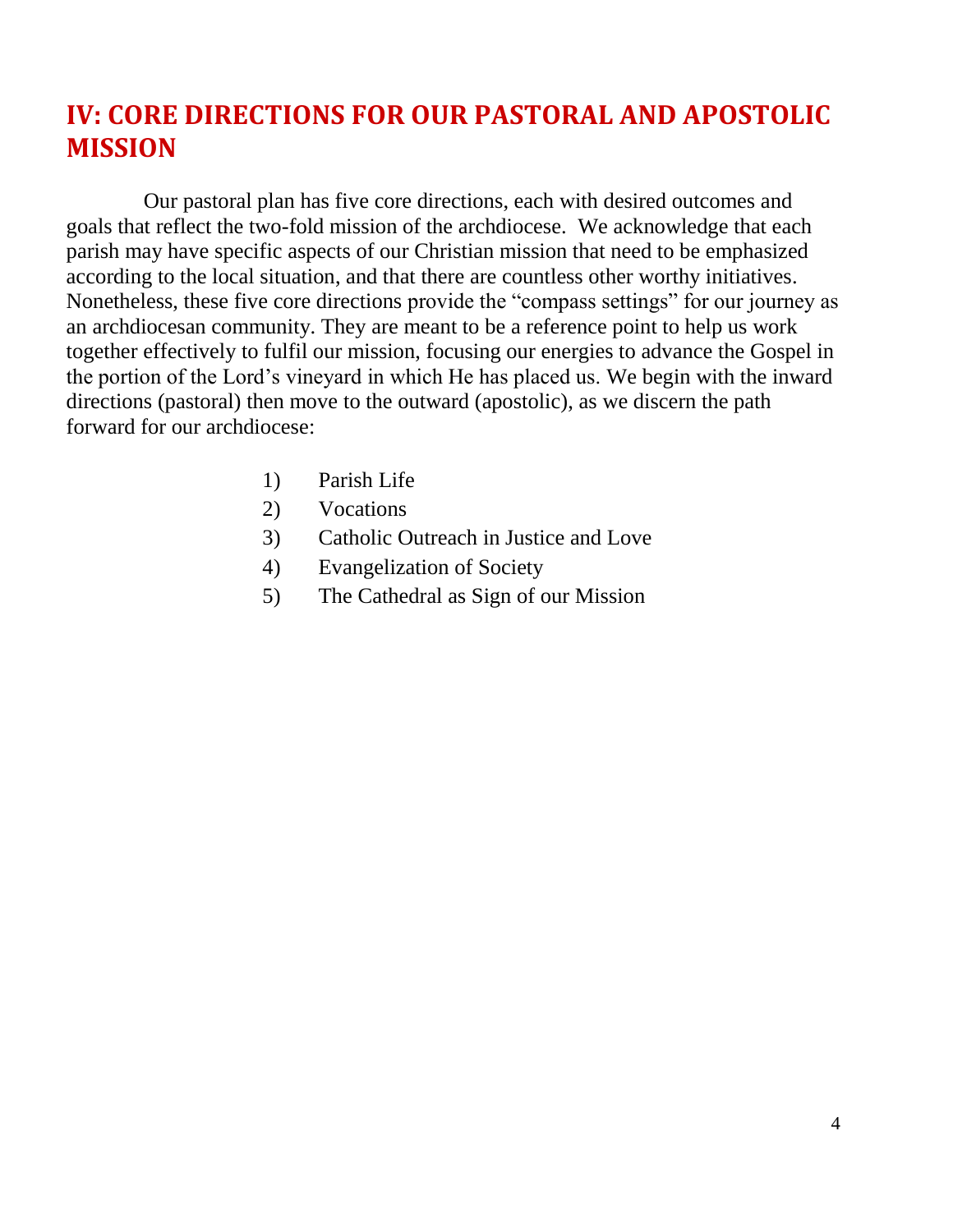#### IV – 1. Parish Life

*"And they devoted themselves to the apostles' teaching and the fellowship, to the breaking of bread and the prayers. And awe came upon every soul, and many wonders and signs were being done through the apostles. And all who believed were together and had all things in common. And they were selling their possessions and belongings and distributing the proceeds to all, as any had need. And day by day, attending the temple together and breaking bread in their homes, they received their food with glad and generous hearts, praising God and having favor with all the people. And the Lord added to their number day by day those who were being saved."* **-** *Acts 2:42-47*

Our parishes are spiritual homes for the faithful, where we meet one another to encounter Christ. Hundreds of thousands of Catholic families are registered in the parishes of the archdiocese. We strive not just for numbers but for meaningful relationships in Christ, where the local parish serves as a font that satisfies those who come to us for spiritual sustenance, nurturing a parish family whose members call one another by name. The witness of a dynamic parish can lead those who have drifted away to rediscover the gift of faith and to return home to a vibrant community. Just as the star guided the wise men to Christ, so too our parishes can serve as beacons of hope. The active, vibrant parish is at the heart of our pastoral plan because it is the place where we live out the foundational values of prayer and deep stewardship.

As individuals and as a parish community, we are all called to be faithful stewards of the many gifts that God has entrusted to us. Each of us needs to be fully engaged as a disciple of Jesus, grateful for what we have received from God, and eager to share it creatively and responsibly. This is the spirit of deep stewardship. As more parishioners actively engage in the Sunday Liturgy and in the sharing of their time, talent, and treasure in generous service, they will experience the full richness of the parish community and focus their energy outward to make Christ more visibly present in the world.

The eight desired outcomes/goals for this core direction of the Pastoral Plan follow.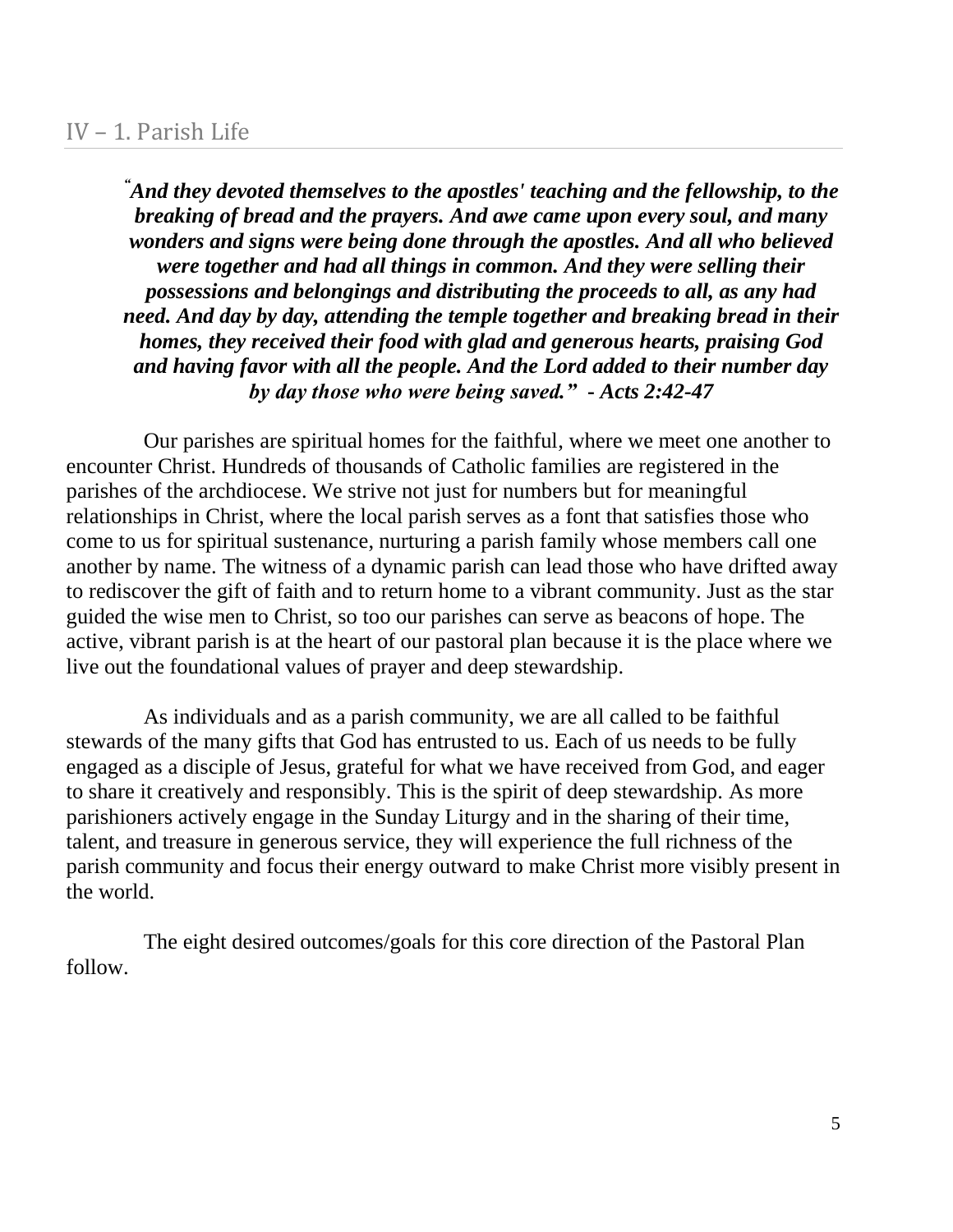#### *(i)* **Celebration of the Sunday Eucharist with Full, Conscious, and Active Participation by the Faithful**

The Sunday Eucharist is the summit of our parish life, and the Day of the Lord is central to the lives of all parishioners, especially families, youth and young adults. The clergy and laity will take active roles in this communal act of worship, celebrating Holy Mass with faithful care and dignity according to the Roman rite. The liturgy is an act of God, but we need to dispose ourselves to enter fruitfully into the sacred mysteries of our faith, so that the outward signs and rites of the Eucharist and sacraments will be meaningful encounters with Christ. We will promote the full, conscious and active participation of every member of the faithful in the liturgy, so that all of us can be nourished in our lives of faith and witness to Christ. Whatever our role in the celebration, we participate at Mass fully, consciously and actively through a deep internal disposition of prayerful attentiveness to the encounter with God in word and sacrament.

The parish will provide appropriate training and formation for lectors so that they will proclaim the words of scripture well. The archdiocese will engage in ongoing formation of clergy as homilists, and offer support for them in that ministry. Through well-prepared homilies rooted in prayerful meditation upon the Word of God, they will provide spiritual guidance for the people of the parish.

The music ministry and congregational singing at all celebrations of liturgy will reflect both the norms of the church and the rich and varied cultural expressions which are part of the archdiocese.

As one of the most diverse communities in the world, our archdiocese has many rich opportunities to link faith and culture together through devotional practices such as feast days, pilgrimages and other celebrations centred on the liturgy that will strengthen the vitality of the parish.

Our aim is to fully engage all parishioners in parish life in accordance with their stewardship of God's gifts. The parish will be encouraged to promote and develop a variety of ministries and initiatives which support the celebration of the Sunday liturgy through preparation and decoration of the parish church and facilities. Equally important will be those ministries which welcome and receive parishioners and offer various forms of pastoral assistance to the young, the elderly and anyone with disabilities or other limitations, so that everyone can participate fully with the community.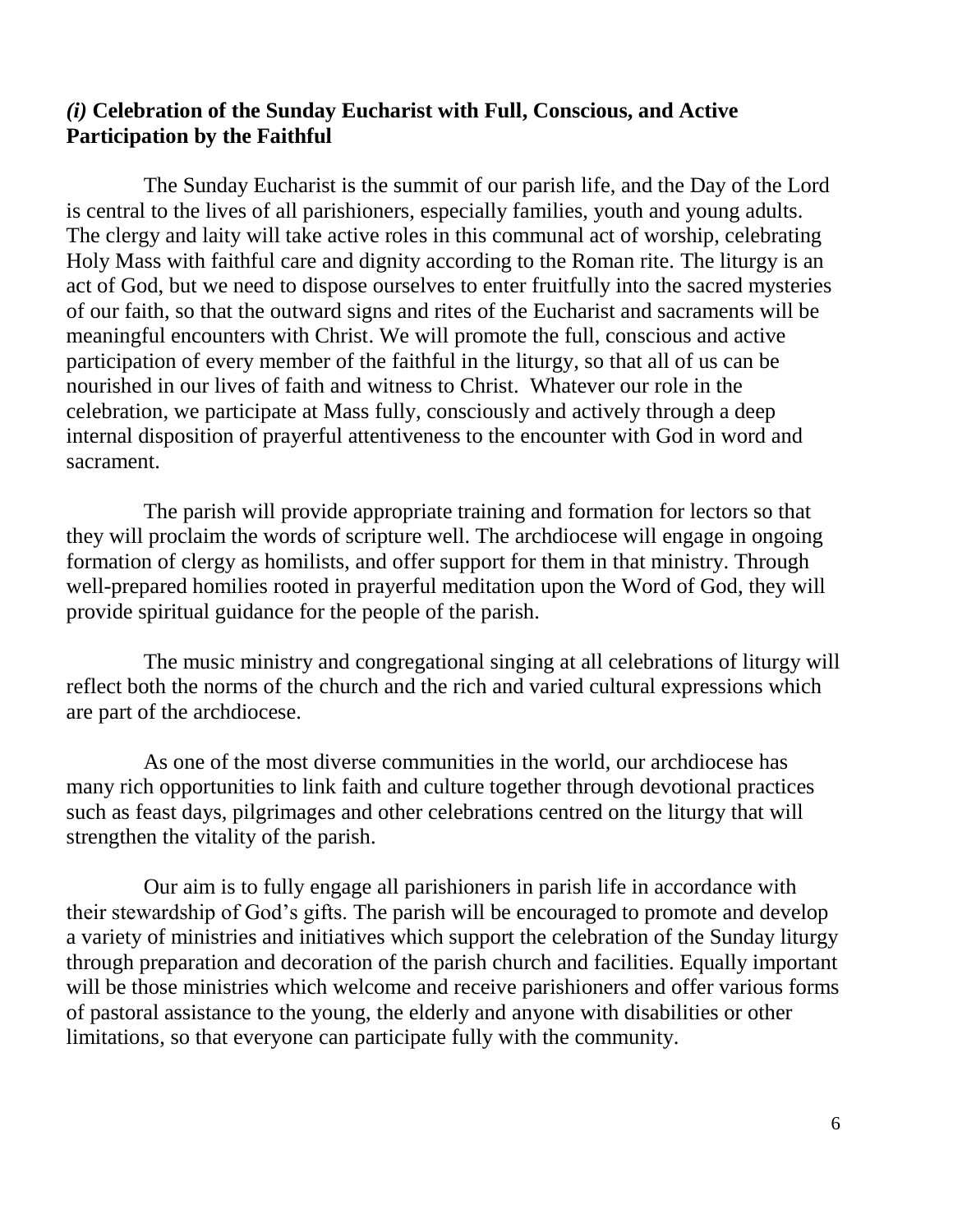#### *(ii)* **Opportunities for Prayer, Spiritual Formation and Enrichment**

In addition to the Sunday Eucharist, parishes will strive to provide opportunities for prayer, spiritual formation and enrichment.

The Sacrament of Reconciliation is central to the spiritual life of the faithful. Priests will make the Sacrament of Reconciliation regularly and easily available to the faithful throughout the year, with special opportunities offered in Advent and Lent. Ongoing formation will be offered to confessors to assist them in this sacred ministry.

The devotional life of faith in our parishes will be supported and strengthened through frequent opportunities for Eucharistic Adoration and Marian devotion. Chapels for perpetual adoration of Our Lord in the Blessed Sacrament are to be encouraged throughout the archdiocese, and churches should remain open as much as is possible so that people may visit them regularly for prayer. Marian devotion is to be fostered in every parish and in the archdiocese, and all are encouraged to pray the Angelus and the Rosary daily.

In addition to Marian devotion, the parish will foster these important spiritual practices: praying the Liturgy of the Hours, parish charismatic prayer groups for those who desire this form of prayer, processions and devotions that are culturally significant, the practice of *Lectio Divina* and Bible study. Those who desire spiritual guidance concerning different forms of prayer found within our faith tradition will be supported by the Catholic Pastoral Centre and representatives of various Catholic spiritual traditions as appropriate.

The parish family will offer opportunities for parishioners to journey together on pilgrimage and to pray in community through parish missions and retreat days, thus providing spiritual sustenance and enrichment.

## *(iii)* **A Communal Life in the Parish Which Offers Welcome, Hospitality & Outreach**

Each parish will possess a strong and inclusive identity as a community of faith, offering to everyone an experience of welcome, hospitality and accessibility. In every parish there is a "stranger in our midst" and thus the entire parish community is called to serve as the face and hands of Christ, welcoming each new member to a warm and loving family of faith.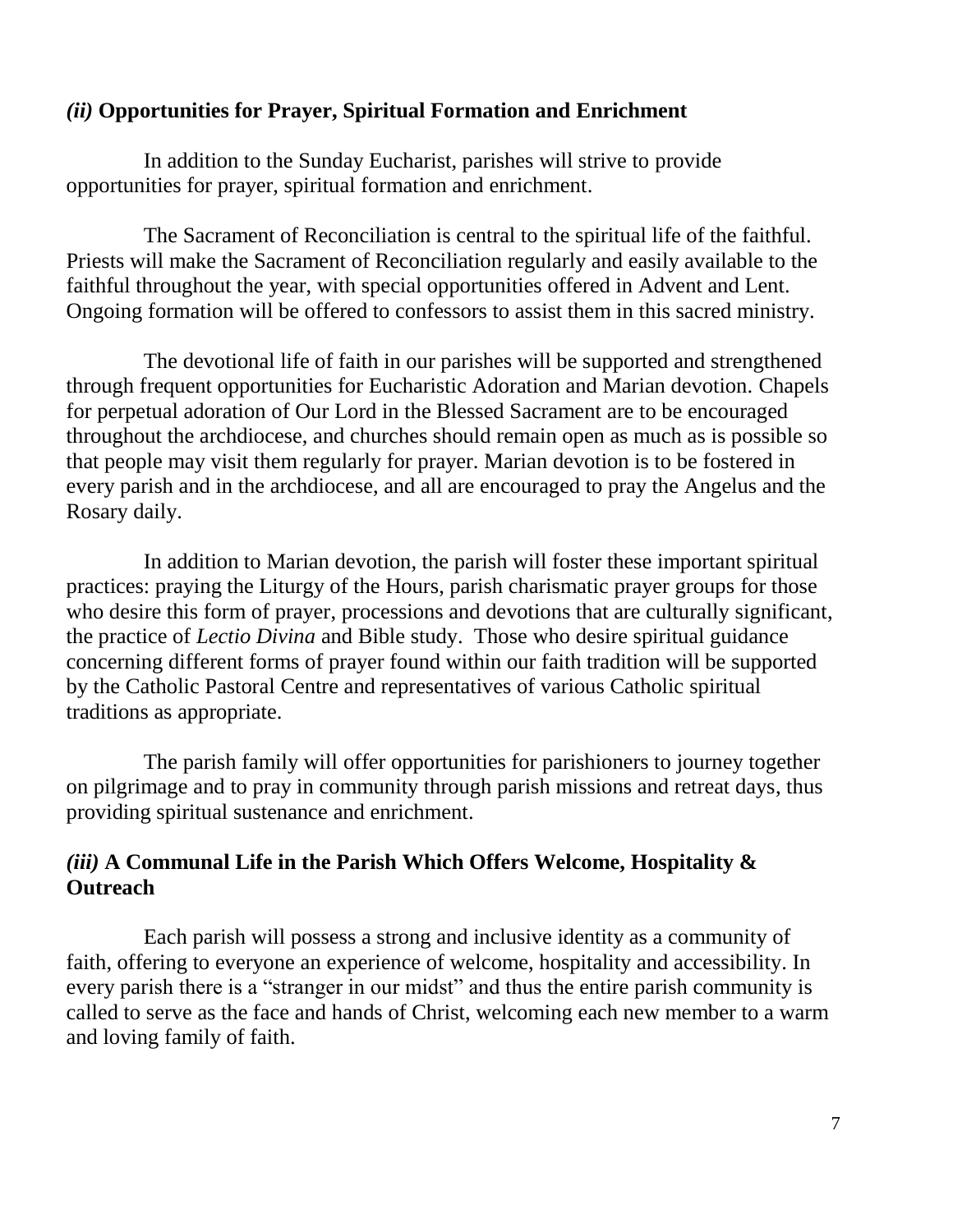Across the archdiocese, we are blessed with many diverse ethnic and linguistic communities; these many languages and cultures together reflect one rich expression of Catholic faith. This unique experience of diverse communal life needs to be promoted and integrated into the life of the archdiocesan church.

A vibrant parish will make sure to reach out to the various groups within the parish, e.g., family and youth, students, young adults, men and women, and the elderly. The Catholic schools connected to the parish should be active partners in parish life, affirming the ongoing relationship between parish, home and school.

The active stewardship of every parishioner will ensure the parish's vitality, namely, an increase in committed parishioners and volunteers. Ideally, the age, race, sex and ethnicity of the volunteers will reflect the demographics of the parish itself.

#### *(iv)* **Strong Pastoral Leadership in the Parish which Promotes Diverse & Collaborative Roles of Pastoral Service**

The pastor serves as the spiritual shepherd of his people by guiding the flock in its journey, most notably in preparing and celebrating the Eucharist for his parishioners. To strengthen the parish family, he requires the support of qualified laity serving in diverse pastoral roles, i.e. lectors, servers, Extraordinary Ministers of Communion, ushers, etc. The pastor models a collaborative style of leadership that provides a prudent, clear and pastoral vision for the parish. It is important that the pastor have an ability to listen, and to be approachable and open to explore new initiatives put forward by the parishioners, lay associations and movements, if they are in accord with the parish vision.

The pastor and parish team will strive to empower parishioners to carry out diverse and collaborative pastoral roles as deacons, lay ministers, youth workers, catechists, parish staff, and volunteers. Through regular consultation and discernment, the pastor identifies the gifts and talents of others and entrusts to them various initiatives within the parish.

#### *(v)* **Effective Pastoral Governance – Structures & Committees in the Parish Which Promote Stewardship and Ensure Accountability**

One aspect of promoting stewardship is to invite and empower the laity to participate actively in the life of the parish through parish structures and committees. Each parish must have an active finance committee in accordance with Canon Law. Parishes are encouraged to have structures, guidelines and processes for ongoing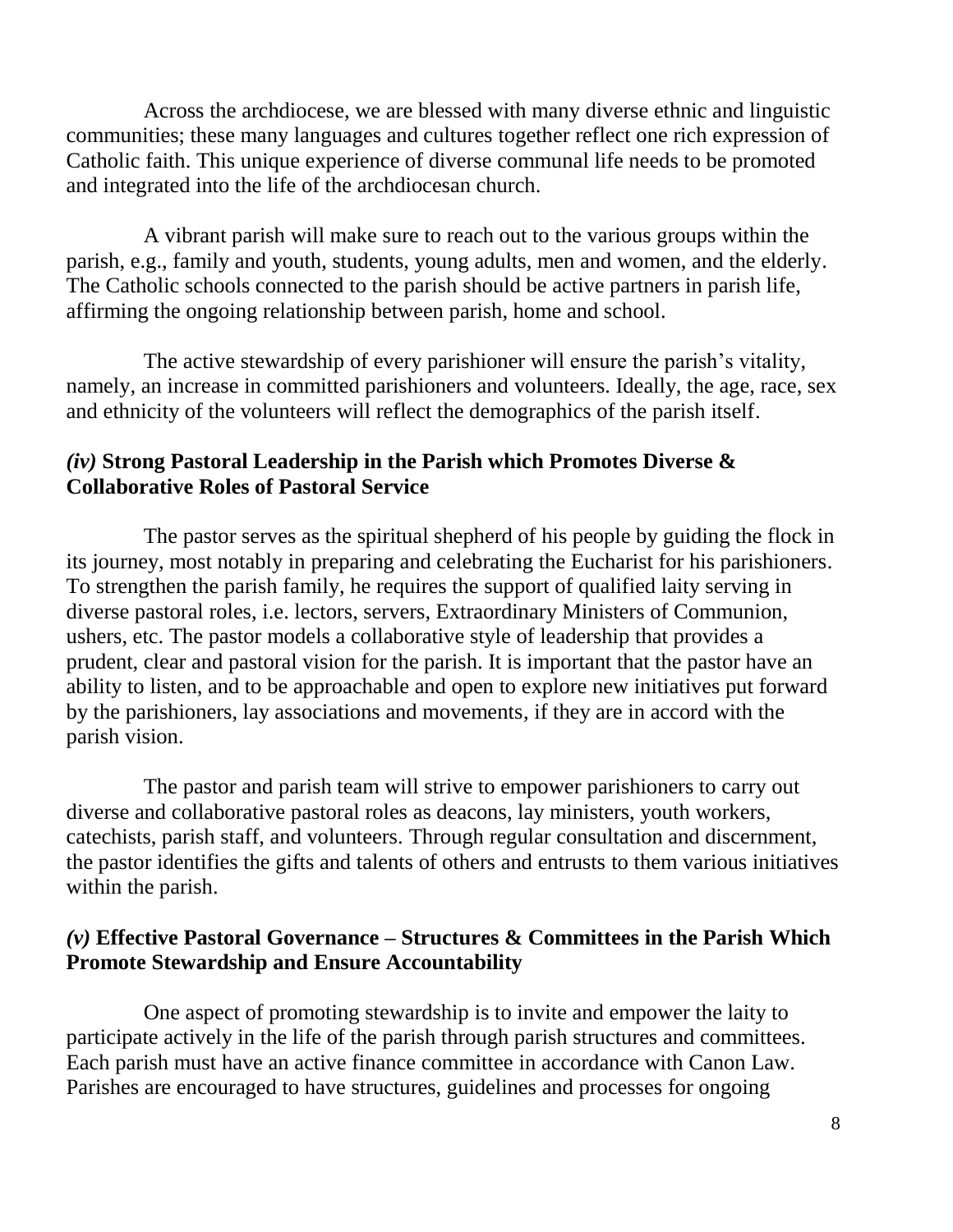consultation and planning, such as a parish council in which parishioners can advise the pastor. The lay movements and associations within the parish will also be important partners in realizing the mission and identity of the faith community while co-ordinating their mission with that of the parish.

Ideally, a parish will have a pastoral plan which is reviewed and updated on a regular basis by the pastor, staff and consultative bodies. The facilities of the parish church, hall and rectory will be maintained and assessed yearly for capital expenditures. This planning will also ensure that the parish is not constrained by space limitations due to growth or new emerging pastoral needs, nor burdened by facilities which are underutilized and consume greater and greater financial resources.

The pastor will ensure that parish staff and parishioners are aware of the archdiocesan guidelines governing the spiritual and temporal realities of the parish, so that the parish can implement them in a timely and effective manner. Regular access to ongoing programs of training and support from the Catholic Pastoral Centre of the archdiocese will help the parish team to effectively meet the needs of the parish.

#### *(vi)* **Supporting the Family, the Domestic Church**

The parish will provide support for the family, and will encourage any programs that are designed to assist those who are living the sacrament of marriage, such as Worldwide Marriage Encounter or ecclesial lay movements. Each parish will seek every possible way to help families grow stronger and to participate fully in parish life.

#### *(vii)* **Commitment to a Renewed Evangelization – Catechesis & Formation in the Faith**

The parish will promote active programs of evangelization that help parishioners and those desiring to become Catholic to respond to the call of Christ and to witness to the Gospel. The pastor and pastoral staff will be committed to collaborating with the Catholic schools, offering religious education, catechesis and faith formation within the schools and the parish.

Parishes will develop or continue initiatives and programs such as the Rite of Christian Initiation of Adults (RCIA), faith formation and spiritual care for families, programs of outreach to youth and young adults, and sacramental preparation for the Sacraments of Initiation (Baptism, Confirmation and Eucharist), Reconciliation, and Marriage.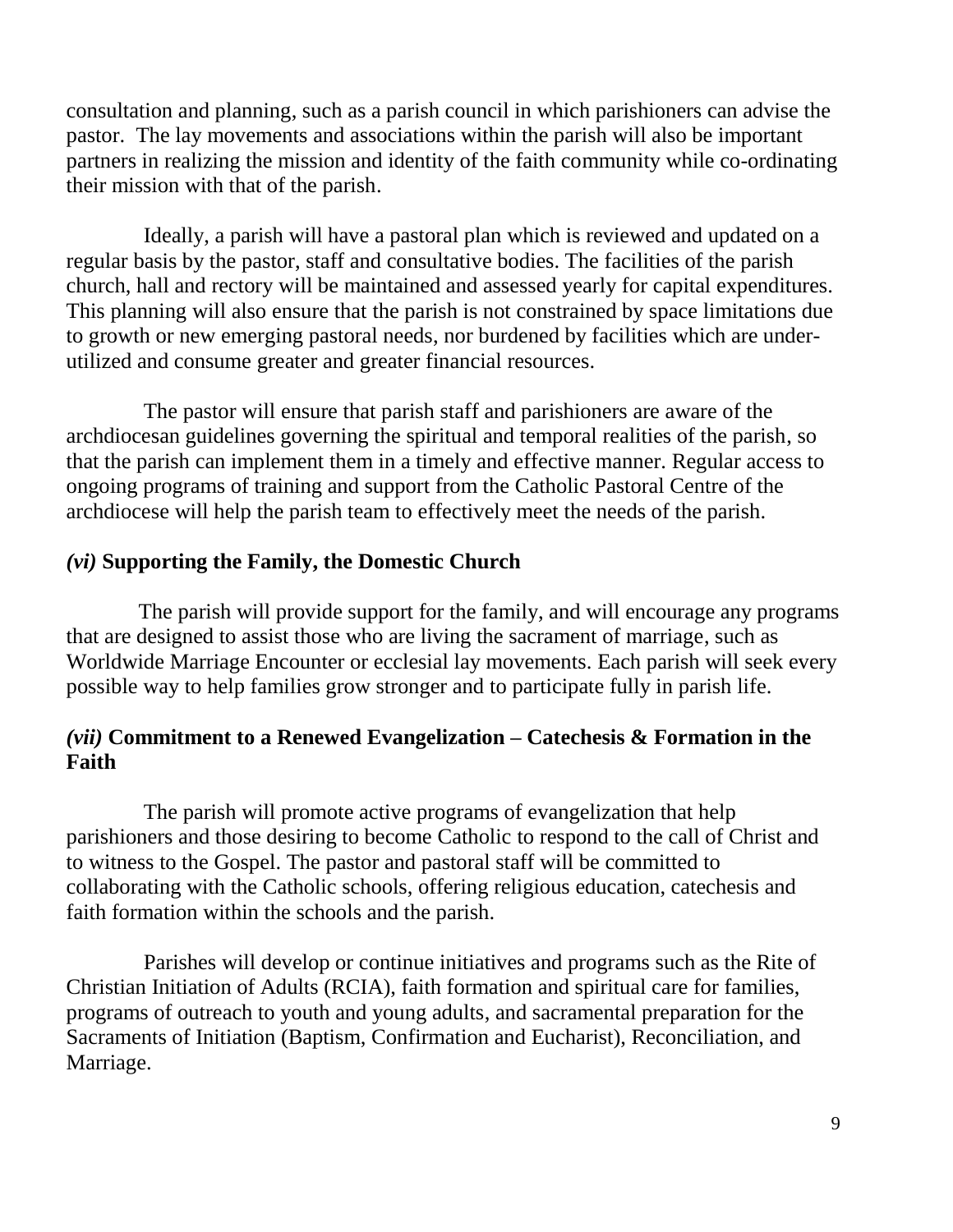Adult faith formation is important now, and will become even more so in the years to come. The archdiocese and the parishes need to have in place effective programs for teaching the faith to adults as well as to youth. Well-catechized adults will provide faith formation within their families.

#### *(viii)* **A Strong Witness to an Apostolic Mission - Outreach Ministries and Service**

The parish will have a strong commitment to its missionary identity, witness and outreach. It will strive to direct some of its annual financial resources and services to the marginalized, both within and outside the parish. Guest speakers and educational opportunities will help parishioners become aware of these needs. The parish will also be involved in advocacy initiatives on issues of social justice and actively participate in outreach programs (such as Right to Life, Refugee Sponsorship, Out of the Cold Programs, soup kitchens, food banks, etc.).

The parish will work actively with its lay associations befriending those who are poor and serving their needs. The pastor and parish staff will help parishioners to access archdiocesan Catholic Charities and actively encourage parishioners to support the ShareLife campaign which helps to fund such agencies.

An effective parish will be engaged in the life of its local community. In cooperation with others, ecumenically and civilly, the parish contributes to addressing the various social needs of its community. The parish will reflect this commitment to ecumenism in all of its outreach to the broader community.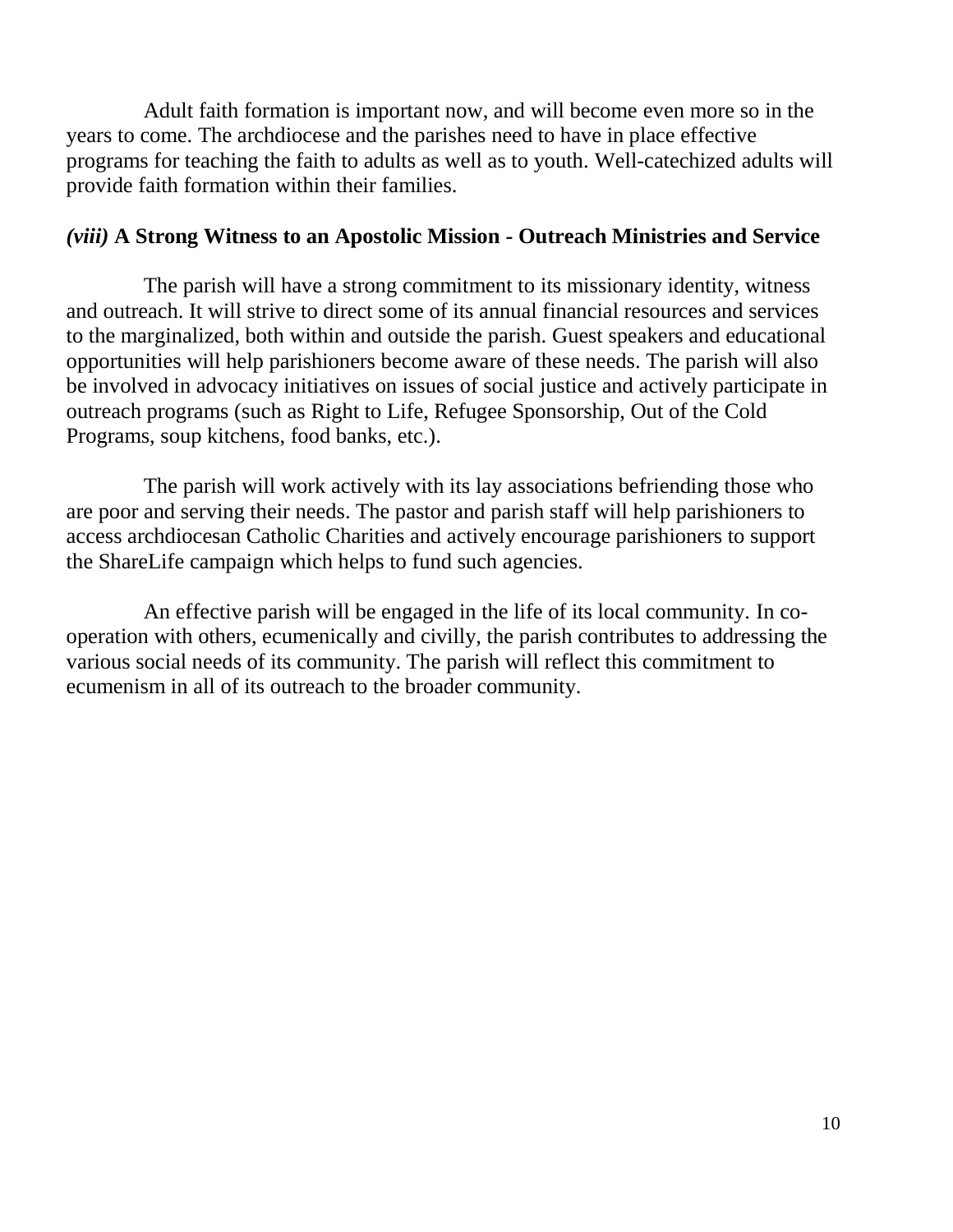#### IV – 2. Vocations

*"As Jesus passed along the Sea of Galilee, he saw Simon and his brother Andrew casting a net into the lake—for they were fishermen. And Jesus said to them, 'Follow me and I will make you fish for people.' And immediately they left their nets and followed him. As he went a little farther, he saw James son of Zebedee and his brother John, who were in their boat mending the nets. Immediately he called them; and they left their father Zebedee in the boat with the hired men, and followed him." - Mark 1:16-20*

God calls each one of us to "cast our own nets" and discover where He is leading us. As we reflect on our own vocation, we pray for spiritual shepherds to lead the flock of Christ. In addition to discerning our own path, we have a responsibility to assist the church in identifying candidates who might discern a call to serve the church. In short, each one of us is needed to help foster a culture of vocations in our families, our parishes, and our archdiocese.

Practically, we need priests to lead the 225 parishes of the archdiocese, deacons and lay pastoral associates who will support them in their ministry, and flourishing communities of consecrated religious. Those called to serve need extensive formation, proper training and ongoing support.

Together we will work toward six desired outcomes/goals for this core direction of the Pastoral Plan.

#### *(i)* **Pray for Vocations**

Jesus said, "Pray to the Lord of the harvest to send labourers into the harvest." (Matthew 9:38) That is His only instruction on promoting vocations. In our archdiocese, we will pray often for vocations to the priesthood, diaconate, religious life, and lay service in the church. This intention can be regularly offered at the Prayer of the Faithful at Mass.

Throughout the archdiocese, opportunities for Eucharistic Adoration are to be made widely available, for the intention of vocations, as well as for all the intentions of our community. Where Eucharistic Adoration is encouraged, vocations and the whole church flourish, for we must base our pastoral and apostolic efforts on prayer.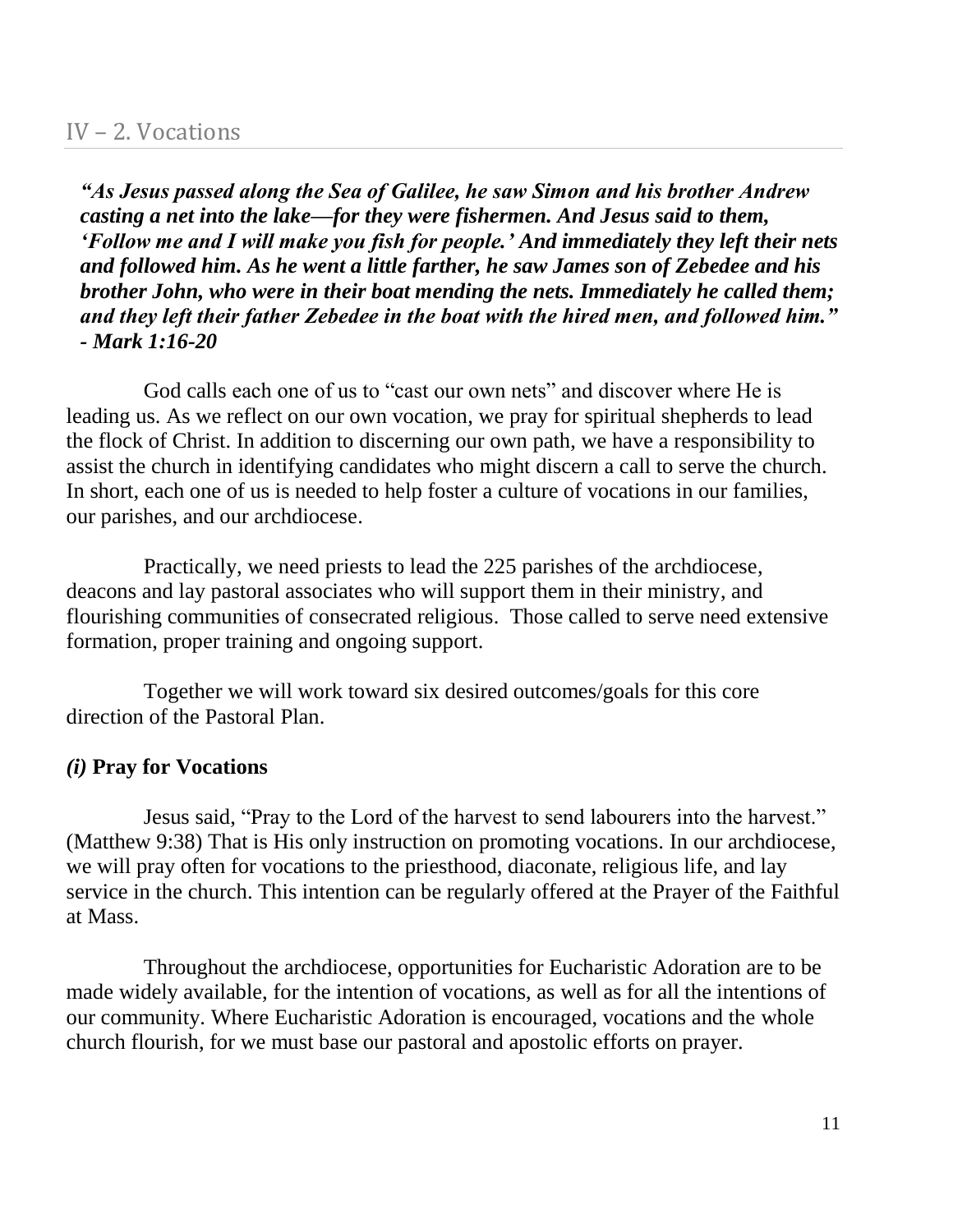In addition to regular times of Eucharistic Adoration in all the parishes of the archdiocese, several perpetual adoration chapels should be conveniently located so that all who wish may participate in this form of prayer at any time.

We can pray frequently for the intention of vocations by praying the Liturgy of the Hours and making pilgrimages to Martyrs' Shrine, Marylake Shrine and other holy places. All of the faithful, and especially those who are homebound or suffering in any way, should be encouraged to pray the rosary regularly for this intention. Prayers that begin parish meetings should include a prayer for vocations. Other opportunities to pray for vocations can be identified and promoted.

#### *(ii)* **Foster Vocations to Ordained Ministry and Religious Life**

We need to focus our attention and efforts on fostering vocations to ordained ministry and religious life, particularly the diocesan priesthood. We have a rich array of partners to collaborate with - archdiocesan resources such as the Office of Vocations, the Office of Catholic Youth, our university chaplaincies, Catholic schools, religious communities and lay associations. We will seek to coordinate these resources in engaging our youth and young adults in programs and initiatives for vocation discernment.

Our parishes play a critical role in encouraging and fostering vocations in their midst, especially when they take particular care to engage youth and young adults. Youth should be involved in parish life, in service projects within the broader community, and in discernment retreats and ongoing programs of spiritual accompaniment; these are effective ways to help them to live their Catholic faith and at the same time to be open to considering a vocation to the priesthood and religious life. The archdiocesan Vocations Director, along with our parishes, will also work closely with lay movements, such as the Serra Club, to undertake creative and ongoing vocations initiatives.

#### *(iii)* **Promote Lay Pastoral Ministry Roles within Parishes and Archdiocesan Offices**

The Second Vatican Council made it clear that the laity, through their baptism, are called to evangelize the world, primarily through their witness in family life, in the workplace, and in society. They can also fulfil their baptismal call, however, through active engagement in roles of service and ministry within the church, especially in parishes. Archdiocesan offices will continue to identify and promote the various roles of ministry in which the laity are being called to serve.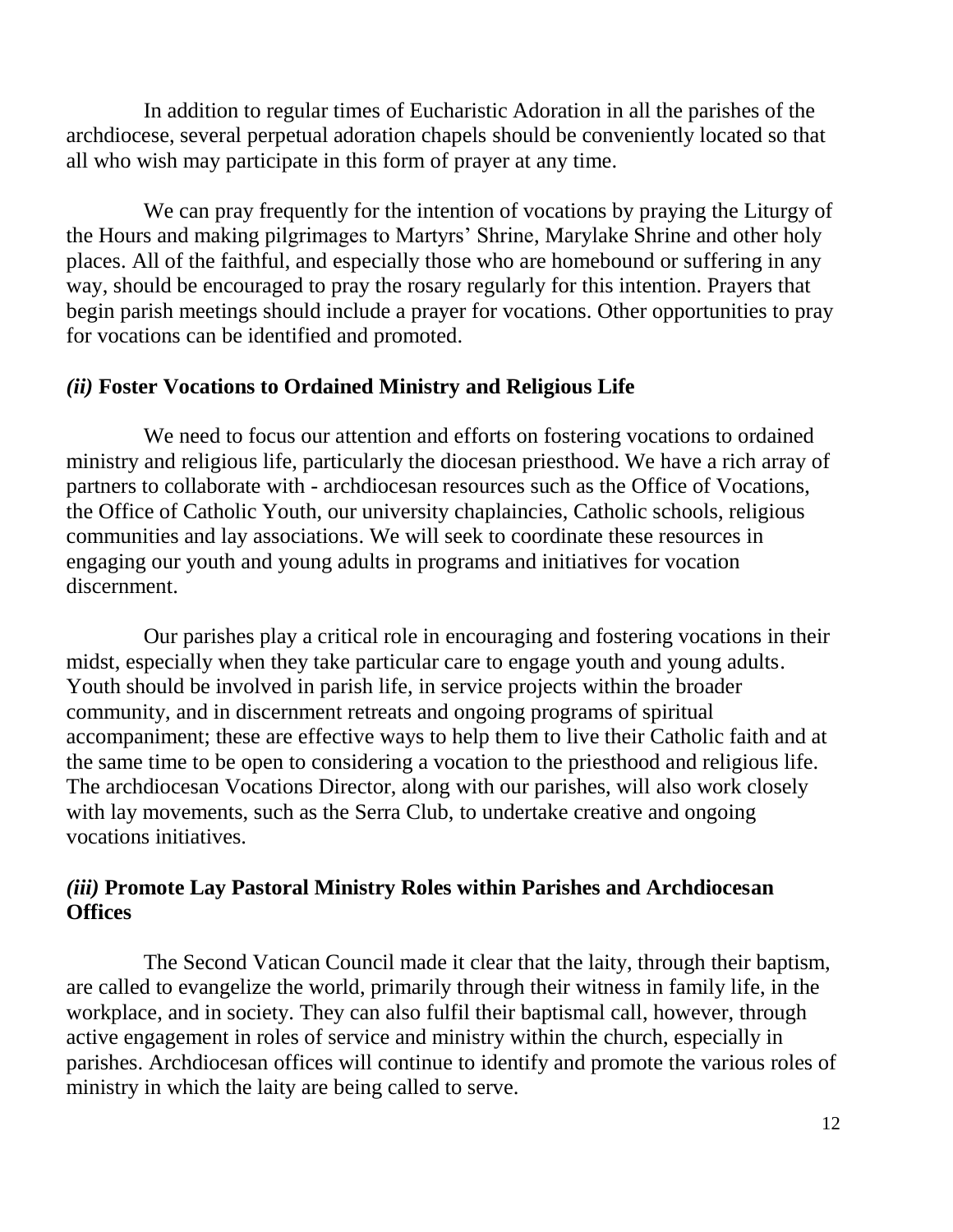Through the Institute of Theology at St. Augustine's Seminary and Catholic universities, we will explore new models of formation for training lay pastoral leaders to serve in parishes, e.g. lay ministers, youth ministers and leaders, lay parish administrators, catechists, directors of religious education, parish nurses, and volunteer coordinators.

Parishes and archdiocesan offices will establish the criteria to select, hire and train the laity for these roles of pastoral leadership. There is a critical need to have youth ministers, catechists, and lay pastoral ministers working with families, yet the parishes and archdiocese must have sufficient financial resources to make this happen. Archdiocesan offices will also promote parishes working together in regions and zones to establish these pastoral roles of ministry and leadership.

#### *(iv)* **Integrate Programs of Discernment and Formation for Ordained Ministry at St. Augustine's Seminary**

At the appropriate stage in life, when they are ready to move forward, the archdiocese will provide an opportunity for men to receive priestly formation. A comprehensive program of formation that is also academically accredited at every level is essential.

A continuous model of discernment and formation will benefit seminarians studying at the level of philosophy and theology. We will also ensure that the formation programs for ordained ministry (i.e., priesthood and the permanent diaconate) are based on a holistic model of intellectual, spiritual, human, and pastoral formation. The new Spiritual Year at St. Augustine's Seminary is designed to support this model. In addition, the seminary also provides a period of pastoral internship within a parish so that seminarians can acquire the practical experience and skills necessary for ordained ministry. A key priority for the archdiocese is to select and train faculty for philosophy and theology, in addition to providing qualified personnel for spiritual, human and pastoral formation.

To be good stewards, we must effectively integrate and coordinate the archdiocesan financially sponsored seminary formation programs in governance and administration, thus providing stronger accountability.

To ensure effective stewardship of the resources at St. Augustine's Seminary and to make the continuous model of discernment and formation a reality, sufficient financial resources, physically restored and updated facilities and qualified faculty are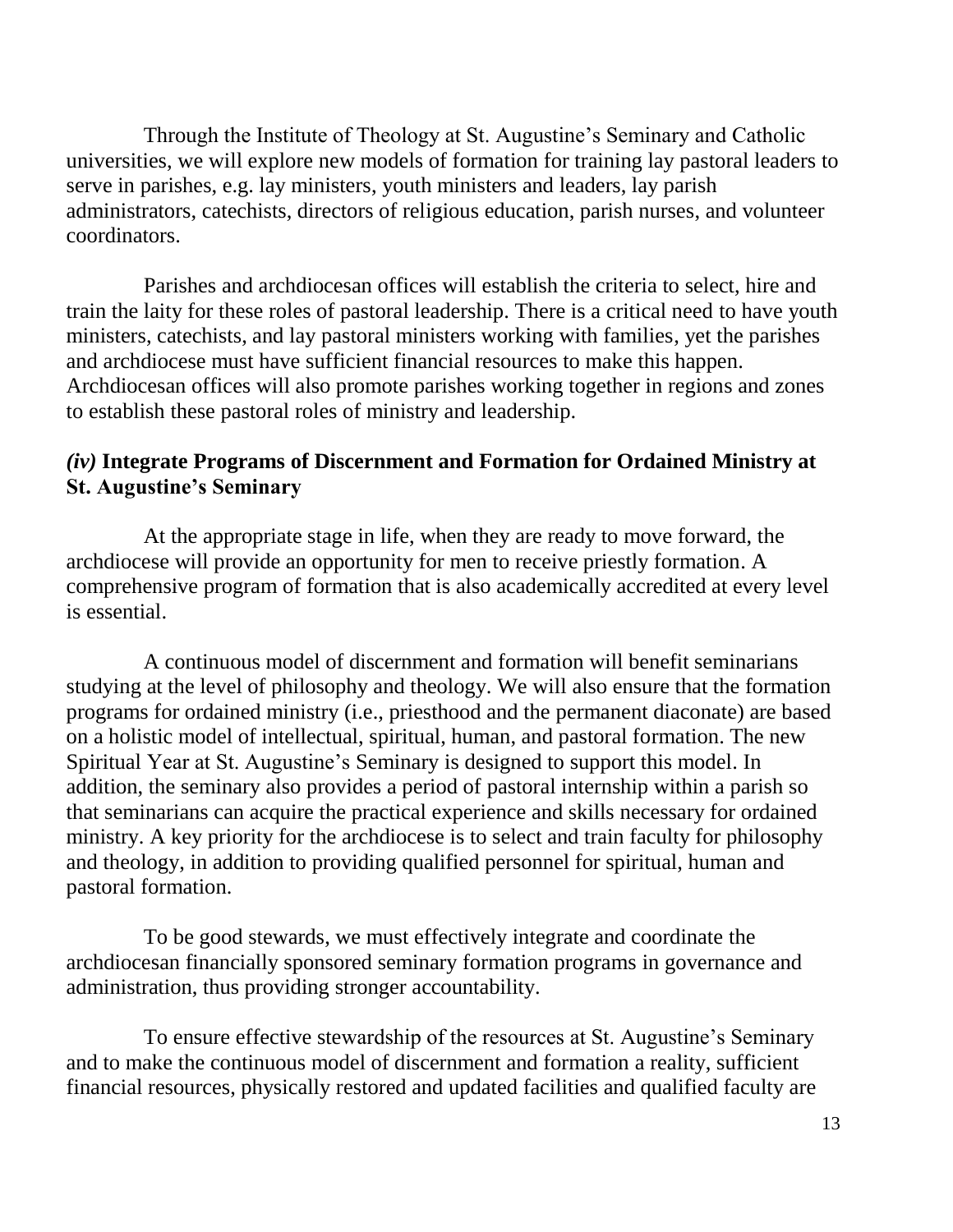essential. This is equally important for the other programs of formation for ordained ministry and for laity at the Institute of Theology, since the seminary facilities also support their needs.

#### *(v)* **Strengthen Programs of Formation and Training for the Laity**

The strengthening of formation and training for lay pastoral ministers and leaders will improve our ability to minister to the people of God, as well as assist the laity in their primary mission of witnessing to Christ in the world. An assessment of current and potentially new programs is necessary. The institutions of Catholic higher education, the Institute of Theology at St. Augustine's Seminary and the archdiocesan Catholic Pastoral Centre will be invited to collaborate in offering centralized and decentralized teaching and formation programs for the laity throughout the archdiocese.

One particular focus will be the teachers in our Catholic schools, providing opportunities for them to develop their faith lives in their role as religious educators. Another focus for new programs will be the lay pastoral staff and volunteers who are catechists, youth ministers, lay pastoral ministers, liturgical ministers, individuals in social outreach ministry, and those serving on finance committees and parish councils.

#### *(vi)* **Ensure Ongoing Formation for Pastoral Leaders through Programs for Clergy and Laity**

The spiritual, physical and emotional health of those who lead our parishes is critical to ensuring a high level of pastoral care for our parishes.

Formation opportunities will be made available for newly ordained priests, new pastors, international clergy and others. The archdiocese will offer opportunities for continued education, sabbaticals, and personal renewal to clergy and laity through programs of human, spiritual, intellectual, and pastoral formation.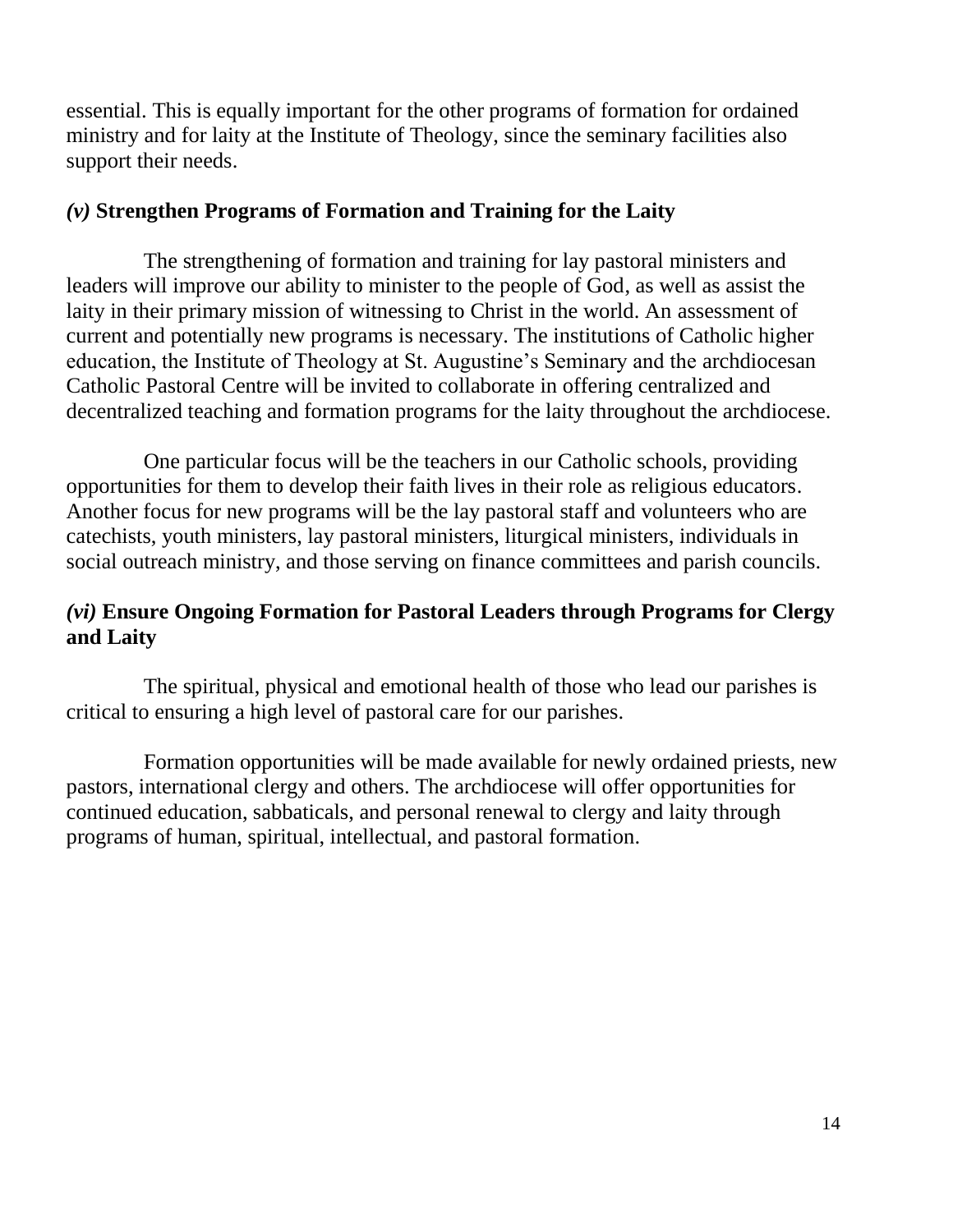*The spirit of the Lord God is upon me, because the Lord has anointed me; he has sent me to bring good news to the oppressed, to bind up the broken-hearted, to proclaim liberty to the captives, and release to the prisoners;* - *Isaiah 61:1*

God invites each one of us to love all those whom we meet. In a special way, we are asked to be the presence of Christ to the poor and marginalized, both personally and together as church. As an archdiocese, we carry out our apostolic mission through many forms of witness and service. We bring this practical love to life in parishes, lay associations of the faithful, Catholic institutions, pastoral services we offer through the archdiocese, chaplaincies, ecumenical initiatives, and social agencies we collaborate with by providing financial support. The archdiocese will continue its long tradition of supporting pastoral initiatives of justice and love.

The generosity of our parishioners requires both gratitude and continuous efforts to ensure that the good works of our parishioners bear fruit. In effect, the archdiocese will serve as a pathway through which acts of justice and love are realized, and the witness of the Catholic faith strengthened.

As an archdiocese we have identified four desired outcomes/goals for this core direction of the Pastoral Plan.

#### *(i)* **Ensure Effective Outreach Initiatives of Justice and Love through Catholic Charities**

We are proud of the good works accomplished through Catholic Charities' agencies and other initiatives funded by ShareLife. Yet we need to do more. We will continue to urge our parishioners to donate generously to ShareLife because the initiatives of justice and love funded through the campaign meet the spiritual and material needs of all the people of God - people in our broader communities, not exclusively in our parishes. We will strengthen the relationship of ShareLife to the parishes and Catholic schools as an important means of reaching out to youth and offering education concerning local initiatives of mercy and compassion within the archdiocese. We will increase our efforts to involve them in this important work.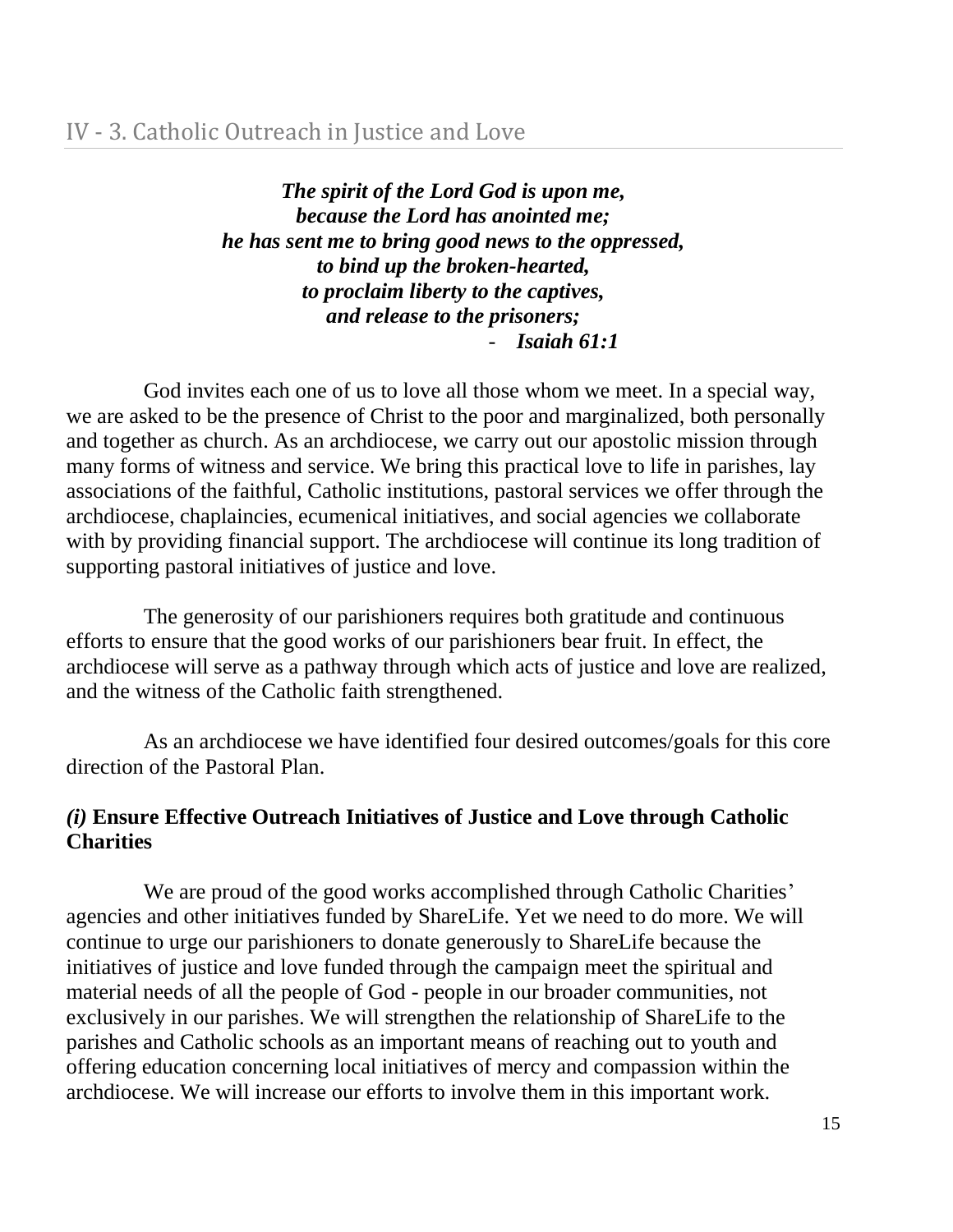#### *(ii)* **Provide Effective Pastoral Services, Chaplaincies and Pastoral Care Ministry**

Through our archdiocesan pastoral offices, our institutions, and our parishes, we will continue to ensure that pastoral services are available to all the faithful at various points in their life. We will continue to support parish programs for marriage preparation. Our Office for Refugees will support parishes and religious orders in their work to bring refugees to Canada while our Archives Office will maintain records and catalogue important historical documents from our local church. The Marriage Tribunal will continue to strive to offer justice and compassion for couples who are looking to the church for healing after broken relationships. We will encourage initiatives, programs, and movements that help those who are struggling in their marriage, and support families that are in difficulty.

Through our Catholic Cemeteries we will help families receive the necessary compassionate support when a loved one has been called home to God. Ongoing collaboration with parishes is essential for education and awareness of this fundamental service of our Catholic community if we are to witness to the importance and value of a Christian burial in our present culture.

We will continue to strengthen the effective coordination of the chaplaincy services that we support in hospitals, prisons, university campuses, and other important ministries including St. Stephen's Chapel on Bay Street, and our ministry to the deaf.

#### *(iii)* **Promote Effective Social Justice Advocacy**

Archdiocesan pastoral offices will collaborate with parishes, religious communities, lay associations and groups that advocate on issues of social justice, including the right to life, international issues, welcoming refugees, caring for the homeless and poor, unemployment, education, and healthcare.

The archdiocesan website will strengthen its role as a "portal of faith" designed to offer education and advocacy on issues concerning Catholic social teaching. At the parish and archdiocesan levels, we will offer seminars and symposia concerning topics of social justice to raise awareness and to offer a means of solidarity in response to social and international challenges.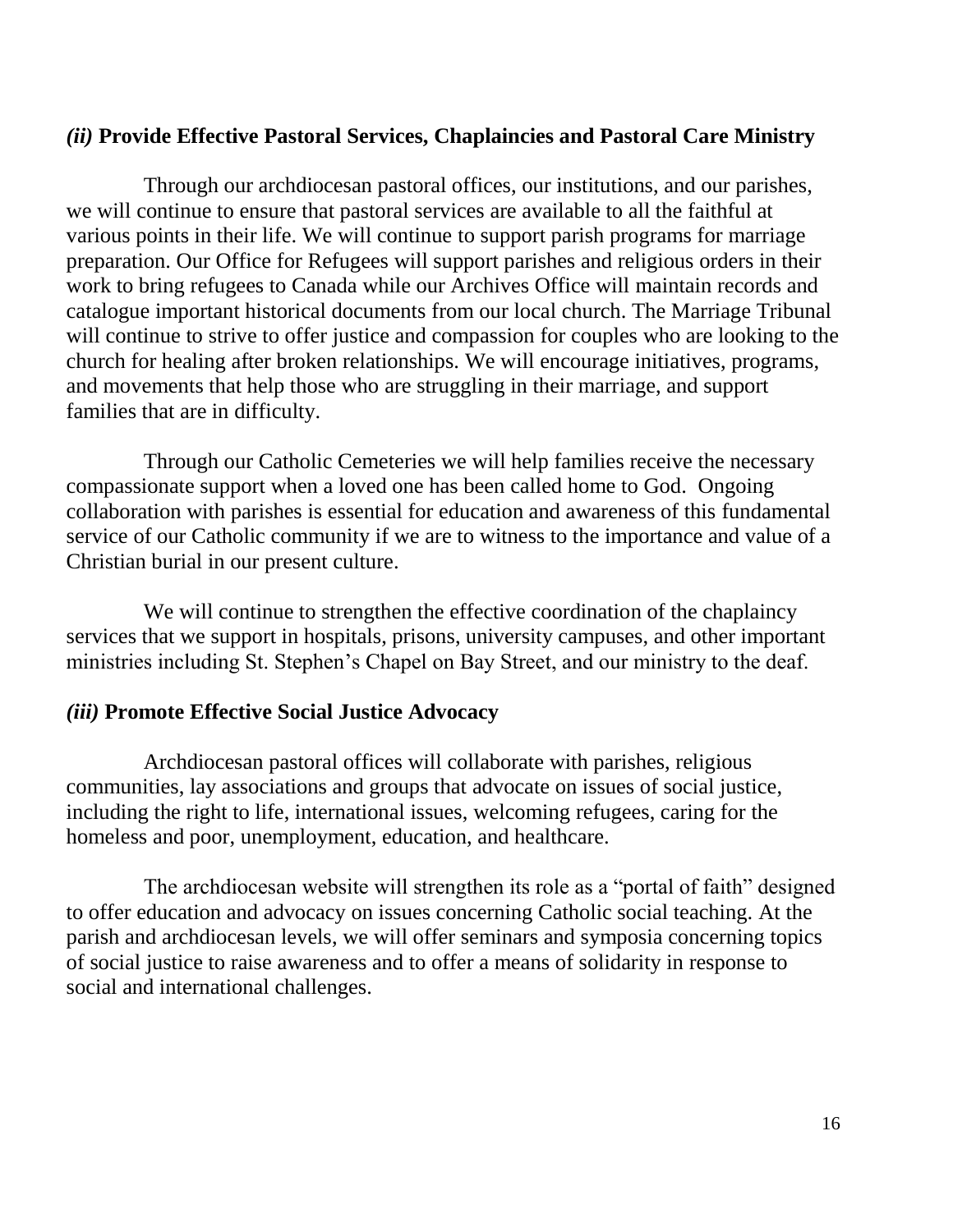#### *(iv)* **Strengthen the Outreach Initiatives of Parishes Through Greater Collaboration with the Archdiocese.**

The Catholic Pastoral Centre will actively work with parishes to help them promote the establishment of lay associations that are dedicated to outreach initiatives of love and justice, e.g. the Society of St. Vincent de Paul, the Legion of Mary, Right to Life, L'Arche, and the Canadian Catholic Organization for Development and Peace – to name just a few. The Catholic Women's League and the Knights of Columbus, two fundamental apostolic associations in the church, should be present in every parish.

Parishes will be encouraged to identify a mission parish or community in the developing world that they will financially support. Parishes will also coordinate their local outreach initiatives with their neighbouring Catholic schools, other nearby parishes and the archdiocese. Each parish's pastoral outreach will include the support of three or four of the archdiocesan initiatives, e.g. ShareLife, Pastoral Mission Appeal, Refugee Sponsorship, local food bank or soup kitchen, and Out of the Cold programs.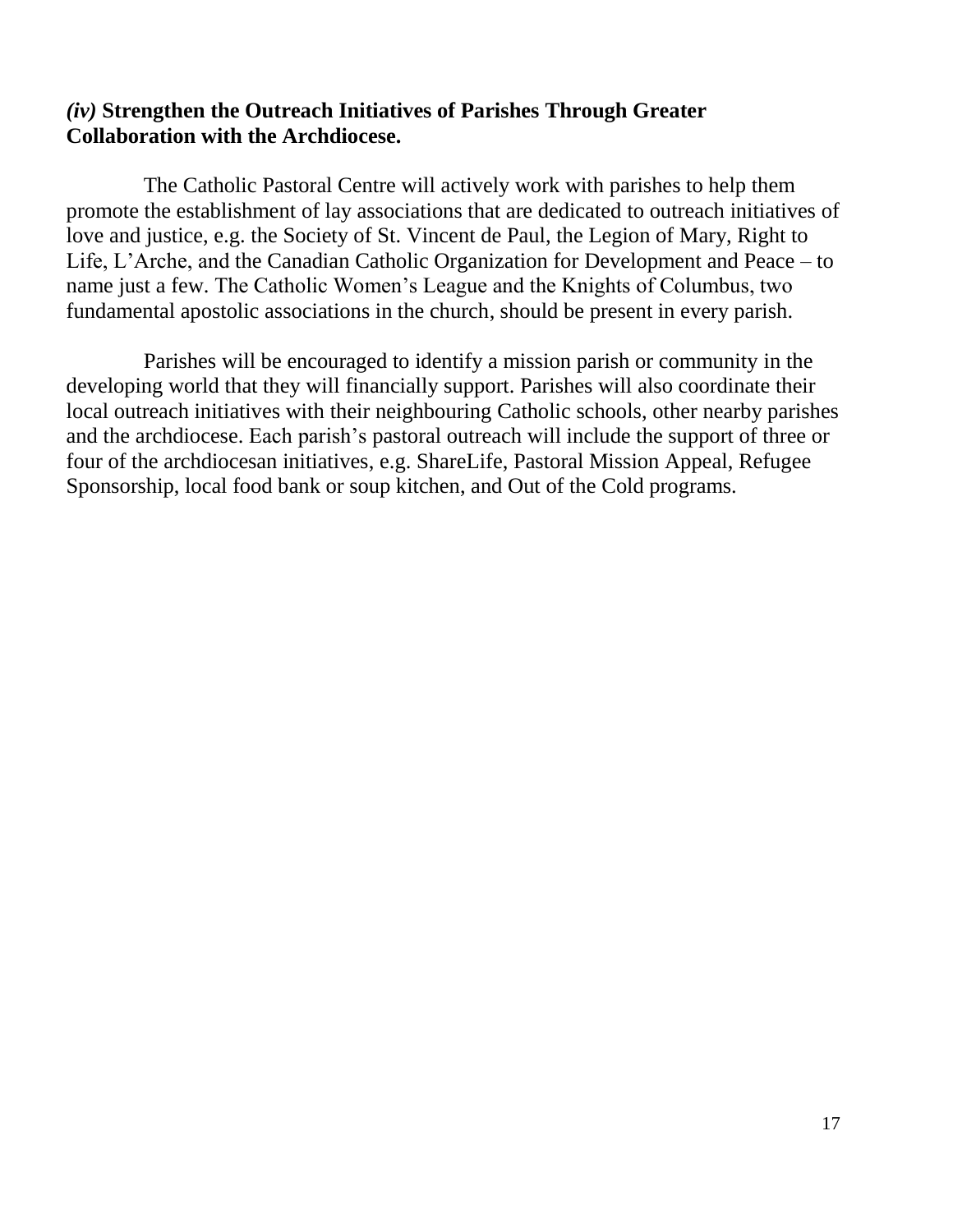## **And he said to them, 'Go into all the world and proclaim the gospel to the whole creation.' – Mark 16:15**

Our world today needs the gospel proclaimed more than ever. The global church has placed a particular emphasis on the "New Evangelization" as an opportunity for each one of us to appreciate the relationship we have with Christ and to share that experience and joy with others. For the Archdiocese of Toronto, the New Evangelization invites us to announce the Gospel through many forms of witness. Our faith in Jesus Christ is "Good News" and our culture challenges us to share this gift with new vigour and conviction.

We must first re-propose the Gospel to ourselves as church within our parishes, and then with renewed conviction in society. We respond to this challenge through our pastoral offices and in collaboration with the Catholic academic institutions present in the archdiocese. The church has a rich history of intellectual dialogue with society in the areas of philosophy, ethics, history, the arts and humanities, scripture studies, theology and spirituality. In our present culture of ideas, the Catholic witness of the Gospel can be strengthened through our academic institutions and schools so as to affect the broader culture and every sector of society. In the present renewed intellectual attack upon the faith, the church can more effectively respond from within the rich Catholic intellectual tradition.

We all swim in the sea of popular culture, and it influences every aspect of our lives. Where popular culture is benign, we celebrate it, but it is often destructive. We attend to its dangerous influences partly by responding directly to the negative elements, but mainly by offering a life-giving alternative. Unless we confront this challenge, many of our other pastoral and apostolic efforts will be fruitless.

We have identified five desired outcomes/goals for this core direction of the Pastoral Plan.

## *(i)* **Collaborate with Catholic Academic Institutions To Strengthen the Church's Intellectual Witness in Our Culture**

We have a strong patrimony of post-secondary Catholic institutions of higher learning in the archdiocese – universities, seminaries, and institutes. The church's critical role in the establishment of the modern university can be the foundation of our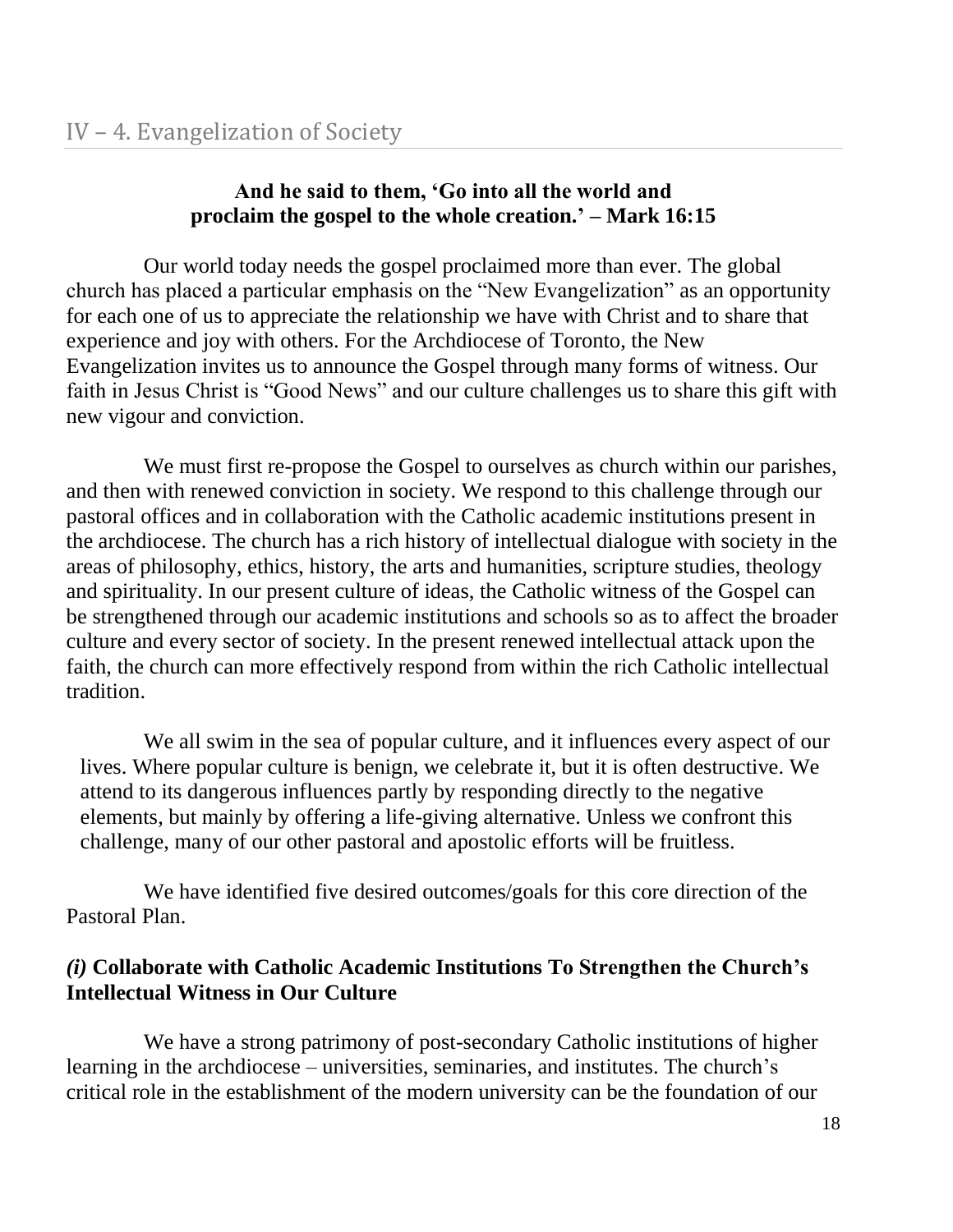relationship with these Catholic academic institutions, particularly the University of St. Michael's College, Regis College and the Pontifical Institute of Mediaeval Studies. It is through academic institutions such as these that the Catholic faith has the opportunity to dialogue with new ideas and perspectives in a wide range of areas, such as sociology and morality, medicine and bioethics, public policy and social justice, science and the environment.

We will continue both our close collaboration with these established Catholic academic institutions and our sponsorship of organizations like the Canadian Catholic Bioethics Institute. We will seek to advance the mission of the Pontifical Institute of Mediaeval Studies, which is well situated to influence the intellectual life of the University of St. Michael's College and the University of Toronto, and the wider culture.

To promote greater co-operation within the Catholic academic community we will establish opportunities to work together in joint initiatives which engage all sectors of society in the dialogue of reason with faith, in the context of the New Evangelization. These collaborative relationships and partnerships may involve funding for research, the establishment of academic chairs, conducting studies, or offering seminars and presentations. The focus will be areas of particular relevance to those within the archdiocese so that the Church's teaching can inform our understanding of the issues we face.

#### *(ii)* **Build an Ongoing Partnership Among the Archdiocese, the Parishes, Our Publicly Funded Catholic Schools and Students Attending Secular Schools**

The Catholic Pastoral Centre and parishes of the archdiocese will engage fully in the work of Catholic education, building a strong connection between Catholic parishes and schools. The unique gift of publicly funded Catholic education must be both appreciated and nurtured to preserve its faithfulness and integrity.

We will work closely with those who prepare our teachers for classroom instruction, assisting with catechetical resources, counsel and instruction where applicable.

In addition to supporting publicly funded Catholic education, we will work together to enhance the programs for catechetical formation for Catholic young people who attend the secular school system and private schools.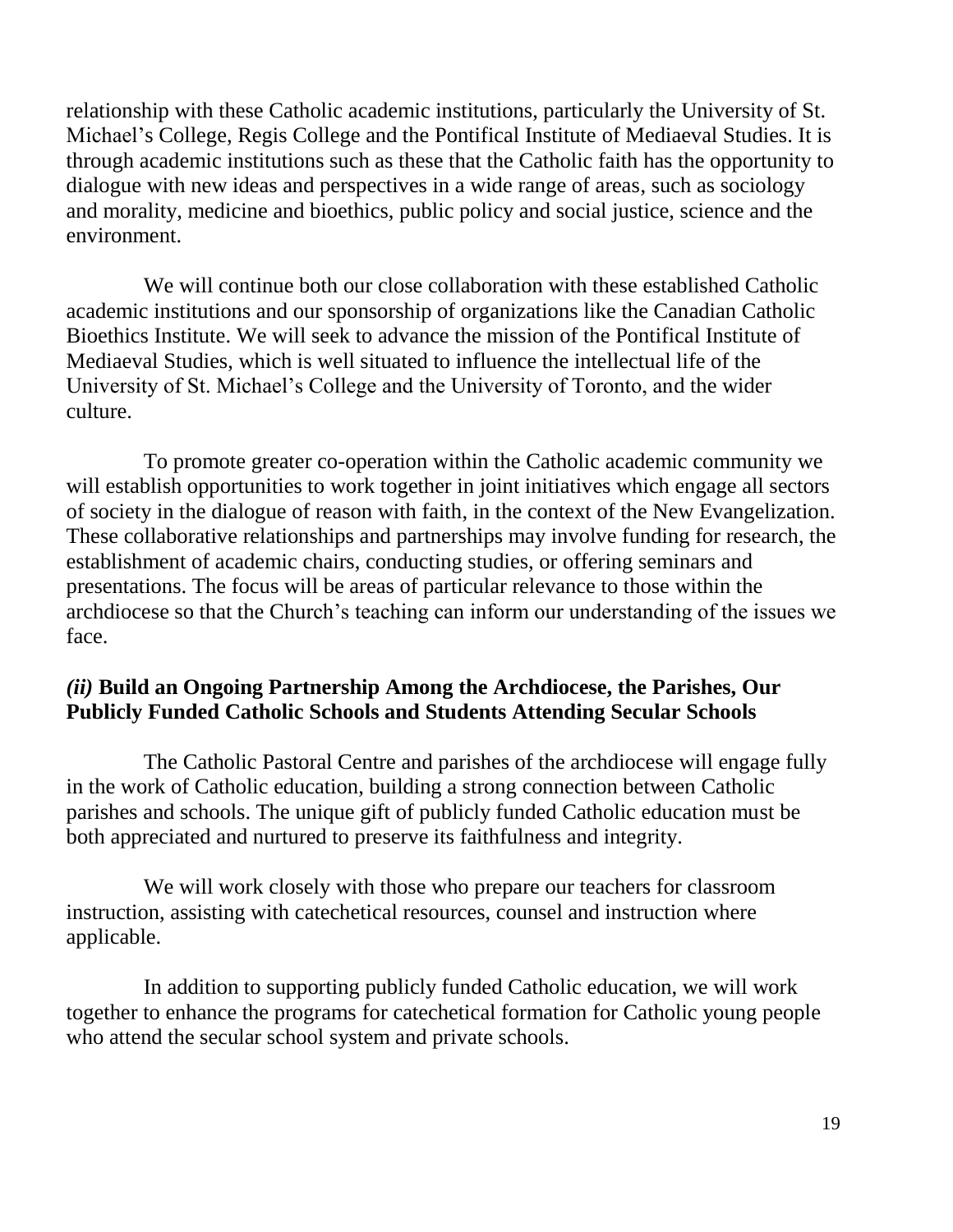We will seek to support the pastoral and spiritual care of Catholic teachers, to help them to fulfil their important vocation.

#### *(iii)* **Collaborate with Catholic Academic Institutions to Promote Education, Catechesis and the Formation in Faith and Holiness for All Areas of Society**

The intellectual apostolate at our post-secondary Catholic Academic Institutions must be extended in new ways to reach all the faithful and those interested in knowing more about the Catholic faith. In collaboration with our academic partners, we will draw upon their curricula of study and their teaching faculties to promote new opportunities for catechesis, spirituality and prayer for both laity and clergy. We will also explore joint opportunities to strengthen continuing education programs for those in parish ministry, and to develop parish-based programs which present various aspects of the Catholic faith. This will include new methods in offering these educational opportunities, with the possibility of delivering programs on a regional basis and making greater use of social communications and the media.

One crucial area is the Catechesis of Human Love, or Theology of the Body, developed by Blessed Pope John Paul II which, when widely offered, can greatly strengthen Christian family life, and the life of discipleship.

With our academic partners we will also explore opportunities to offer faith formation, spirituality and ongoing education for Catholics who are present in the various sectors of society, including professionals, and civic and lay church leaders. Through the ongoing support of individuals who seek to deepen their own formation and spiritual growth, we can strengthen the witness of the Catholic faith.

#### *(iv)* **Collaborate with Catholic Media and Communication Agencies to Engage the Culture Through Media and Social Communication Initiatives**

We will strengthen our communications efforts and promote greater collaboration with the Catholic Media and communications agencies within the archdiocese, so that the faith will be communicated more effectively. Collaborating in new ways with the many diverse and excellent Catholic media outlets within the archdiocese involves sharing communication platforms, information and resources in order to communicate more effectively with the faithful in our parishes and with secular society.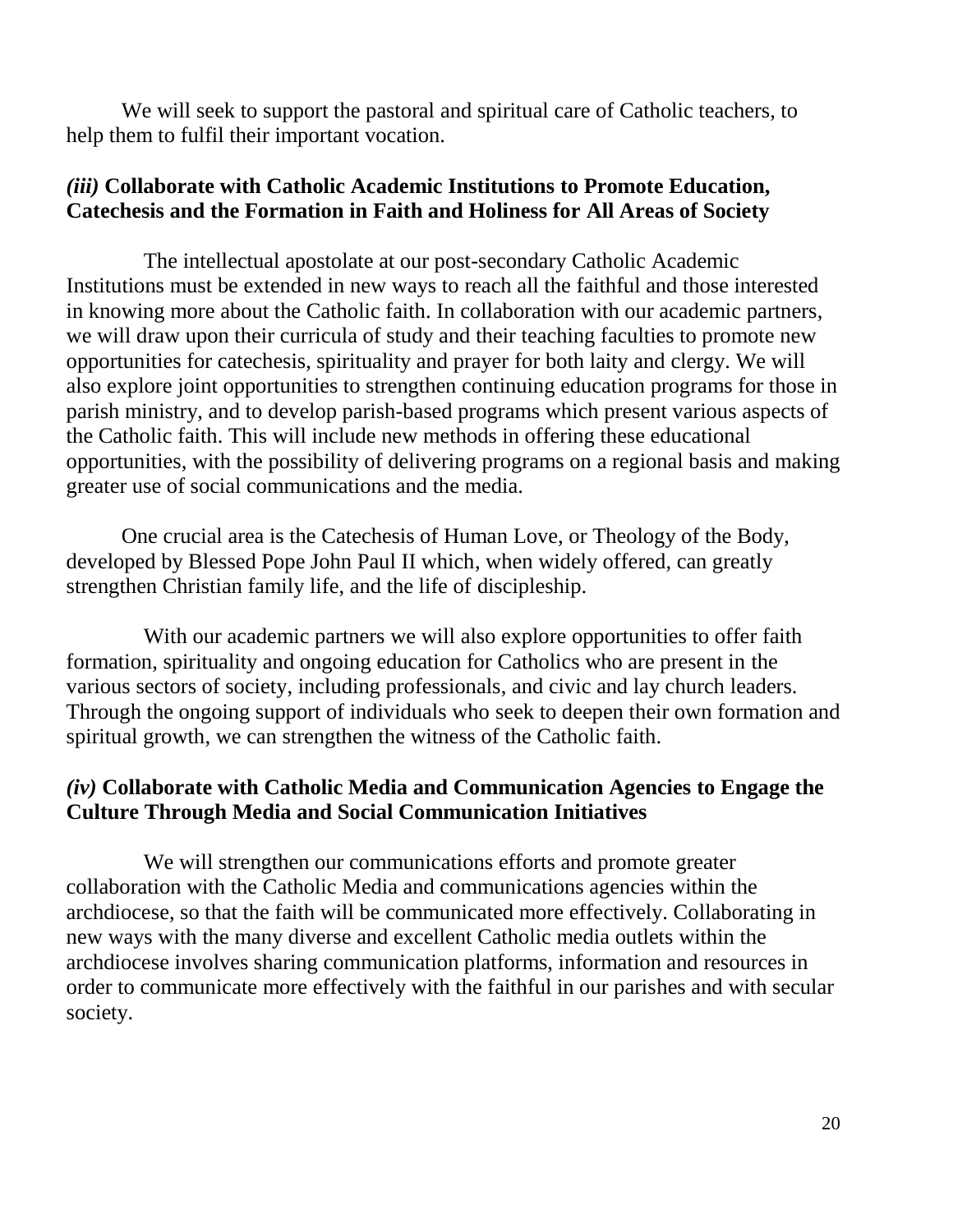#### *(v)* **Collaborate in Developing Formation and Training for Those Engaged in the Intellectual Apostolate, Social Communication and Media**

The formation of committed Catholics who are qualified, willing and able to engage in the intellectual apostolate, and in the work of social communications and the media, will create an invaluable resource for the archdiocese. Such Catholics can become powerful and effective witnesses in the New Evangelization.

We will proactively develop strategies for participating more fully in the ongoing cultural debates about social, religious and moral issues relevant to the church's mission. We will provide formation and training for Catholics who participate in such debates, drawing on qualified personnel with experience in the use of media and social communication so that our Catholic faith is creatively and effectively presented. We will find ways to reach out to engage young adults, as their involvement is key in achieving this goal. These efforts will also promote greater interaction with Catholic students and professors in journalism, media studies, and communications. The church and the Gospel need a voice in the secular media, as well as in the Catholic media.

As there are Catholic associations such as the St. Thomas More Guild for Catholic lawyers, the St. Joseph Moscati Toronto Catholic Doctors' Guild, and the Catholic Teachers' Guild, it will be important to establish Catholic associations to provide spiritual support and networking for Catholics in the media and the arts.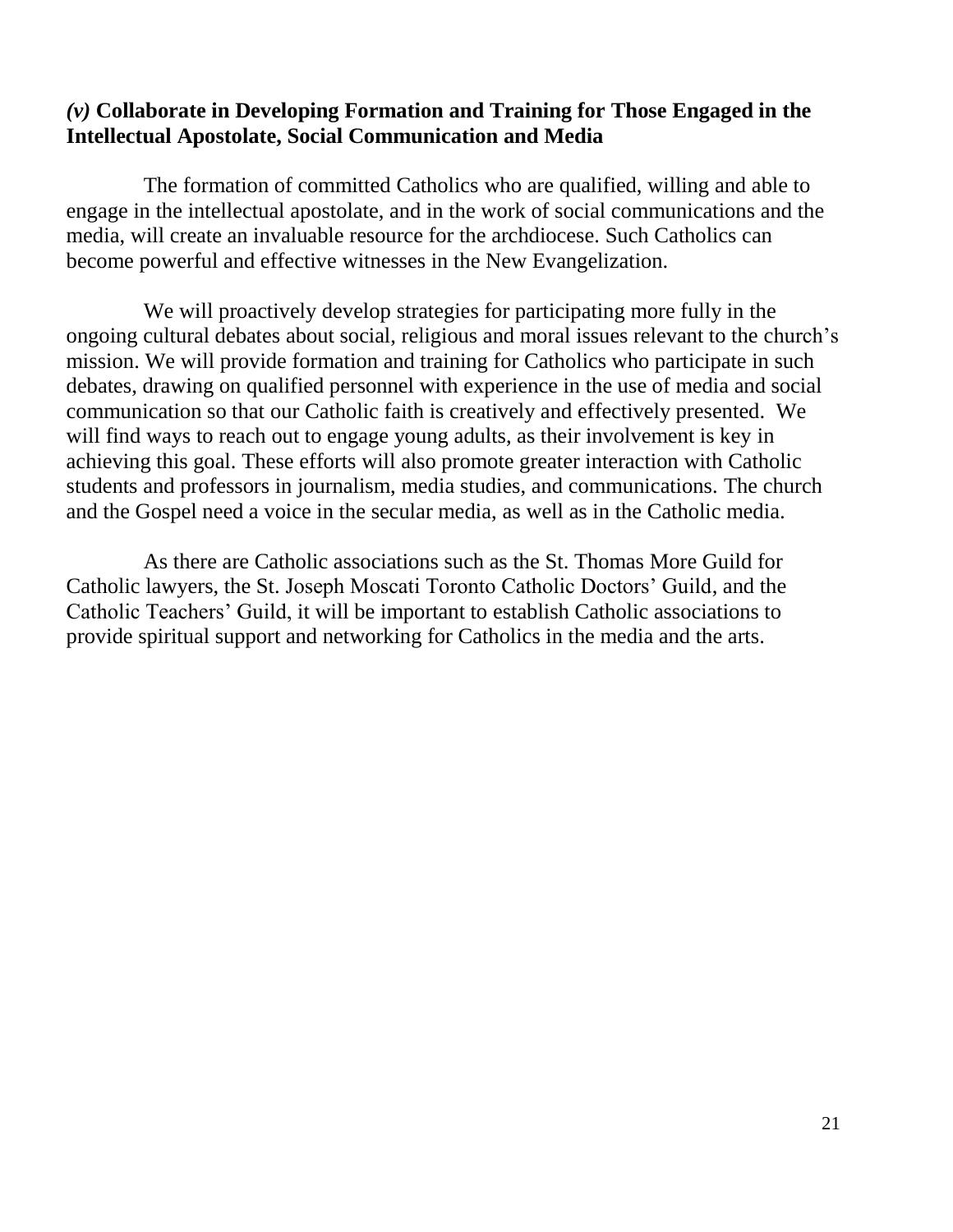## *"Built on the foundation of the apostles and prophets, Christ Jesus himself being the cornerstone, in whom the whole structure, being joined together, grows into a holy temple in the Lord. In him you also are being built together into a dwelling place for God by the Spirit." – Ephesians 2:20-22*

The four previous core directions - parish life, vocations, Catholic outreach and evangelization - come to a focal point and find visible expression in our fifth and final core direction: St. Michael's Cathedral as Sign of Our Mission.

The Cathedral, the seat of the archbishop and mother church of the Archdiocese of Toronto, connects every Catholic in the archdiocese, and gathers every pastoral and apostolic work under the heavenly patronage of the great defender of the faithful in the struggles of life, the archangel Michael. We need his intercession more than ever.

The Cathedral and its surroundings, the "Cathedral Block", are a visible symbol of pastoral communion within the archdiocese and apostolic evangelization in our secular society. The Cathedral should more fully become a beautiful icon, a gathering place where those living in and visiting the archdiocese are welcomed to enter and to be touched by the sacred, echoing the meaning of the name St. Michael: "Who is like God". Through an ongoing commitment to good stewardship, the physical restoration of the Cathedral will become the foundation for its spiritual revitalization. Building on its presence at the heart of the diocese, we can transform it into a place of pilgrimage, a centre for the liturgical life of the archdiocese and a place for the witness of the Catholic faith – a vibrant presence in a vibrant city.

We have identified four desired outcomes/goals for this core direction of the Pastoral Plan.

## *(i)* **Restore and Enhance the Architectural Beauty of St. Michael's Cathedral**

The Cathedral is the mother church of the Archdiocese of Toronto, the place of the "cathedra", the chair that is the symbol of the Archbishop's ministry of teaching, celebrating the Liturgy and preaching the Word. Thus, the Cathedral is the prototypical model of parish life, where the faithful are nourished and vocations are fostered. The Cathedral should be instrumental in the pastoral care of the whole archdiocese and in our apostolic witness to secular society. The central location of the Cathedral is highly desirable, and its official heritage designation requires us to be good stewards by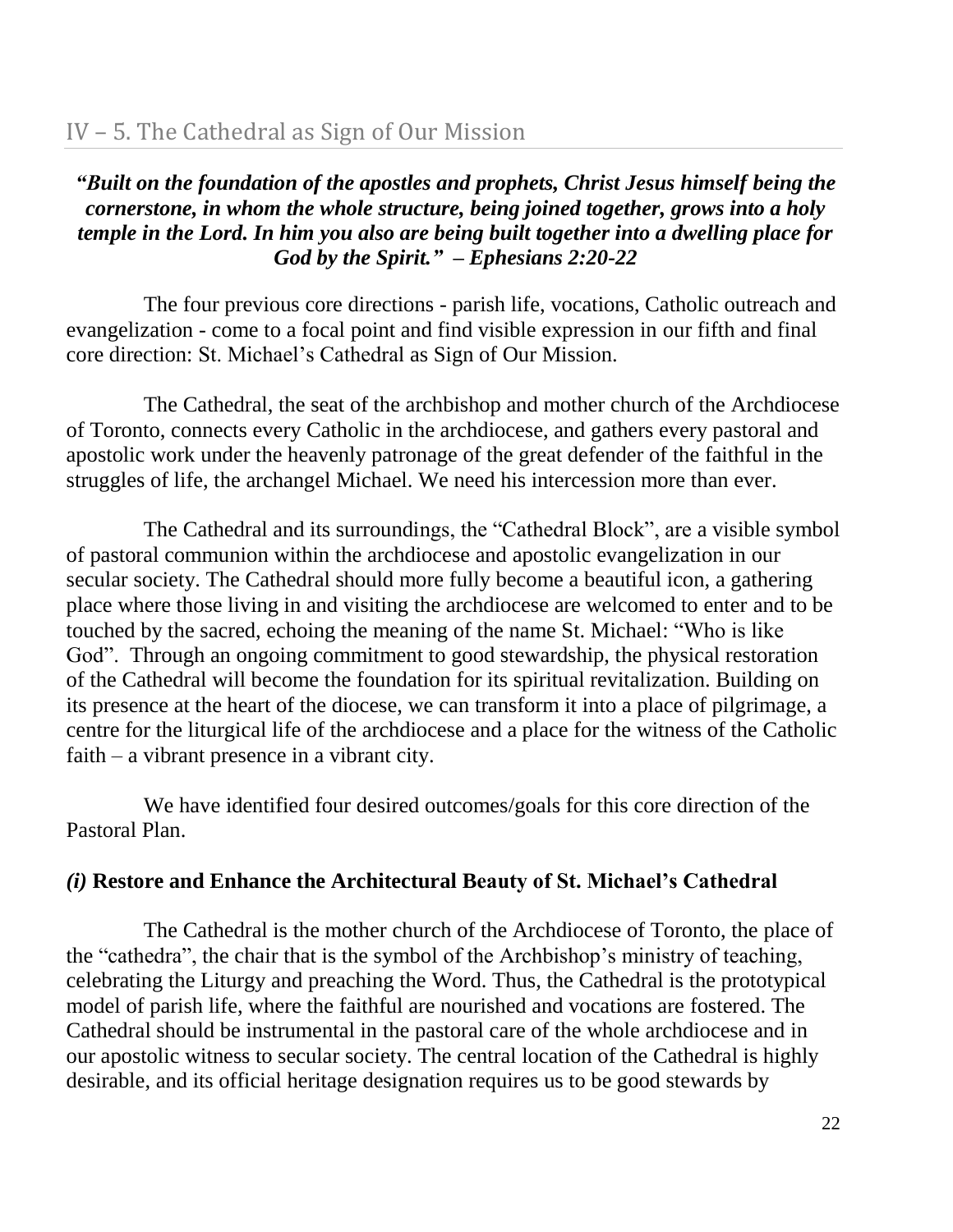maintaining the building within its historical structure, while also planning for its future needs.

The work already underway to maintain and repair the Cathedral will continue. The updated assessment shows that the Cathedral is in need of substantial restoration, in addition to necessary maintenance, repairs, and upgrades to meet safety standards. These needed renovations will accommodate expanded use of the Cathedral not foreseen when it was originally constructed, such as being fitted with modern technological resources that will allow it to become a centre for evangelization through various forms of media. The newly enhanced architectural integrity and beauty of the Cathedral will serve the celebration of liturgy and provide the aesthetic experience of a sacred space which inspires one to worship God, to contemplate and to enter into prayer.

 We will promote a rich experience of the Cathedral's beauty, liturgy, music and art and extend this to the entire block, so that the Cathedral will become a desired gathering place—one of pilgrimage for Catholics in the archdiocese, for all people living in the Greater Toronto Area, and for visitors.

#### *(ii)* **Develop the Cathedral & "Cathedral Block" into a Place of Gathering, Worship and Outreach**

The Cathedral and its surroundings, known as the "Cathedral Block", serve the whole Archdiocese of Toronto. Its very active parish life and presence in the downtown area invite us to expand our vision of evangelization. We need to invest financially to ensure that the space, buildings and future use of the facilities meet various archdiocesan needs, which include welcoming other parishes, providing for the cathedral parishioners and neighbours, facilitating initiatives of social outreach and evangelization, and serving the marginalized. The "Cathedral Block" has also served the poor of the inner city and we will continue this important work.

As a site of pilgrimage, St. Michael's Cathedral will welcome and connect with all the parishes, the ethnic communities and other historic Catholic churches in the archdiocese. The buildings and space on the "Cathedral Block" should be designed to host formal gatherings of the archdiocese and offer surroundings which encourage people to explore the grounds, to reflect, and to encounter others in faith. The sacred architecture, exhibitions of Catholic art, media and films, and concerts of sacred music will invite people to experience beauty in such a way as to lead them to God. The design will also incorporate the elements of nature through park-like settings, gardens and fountains.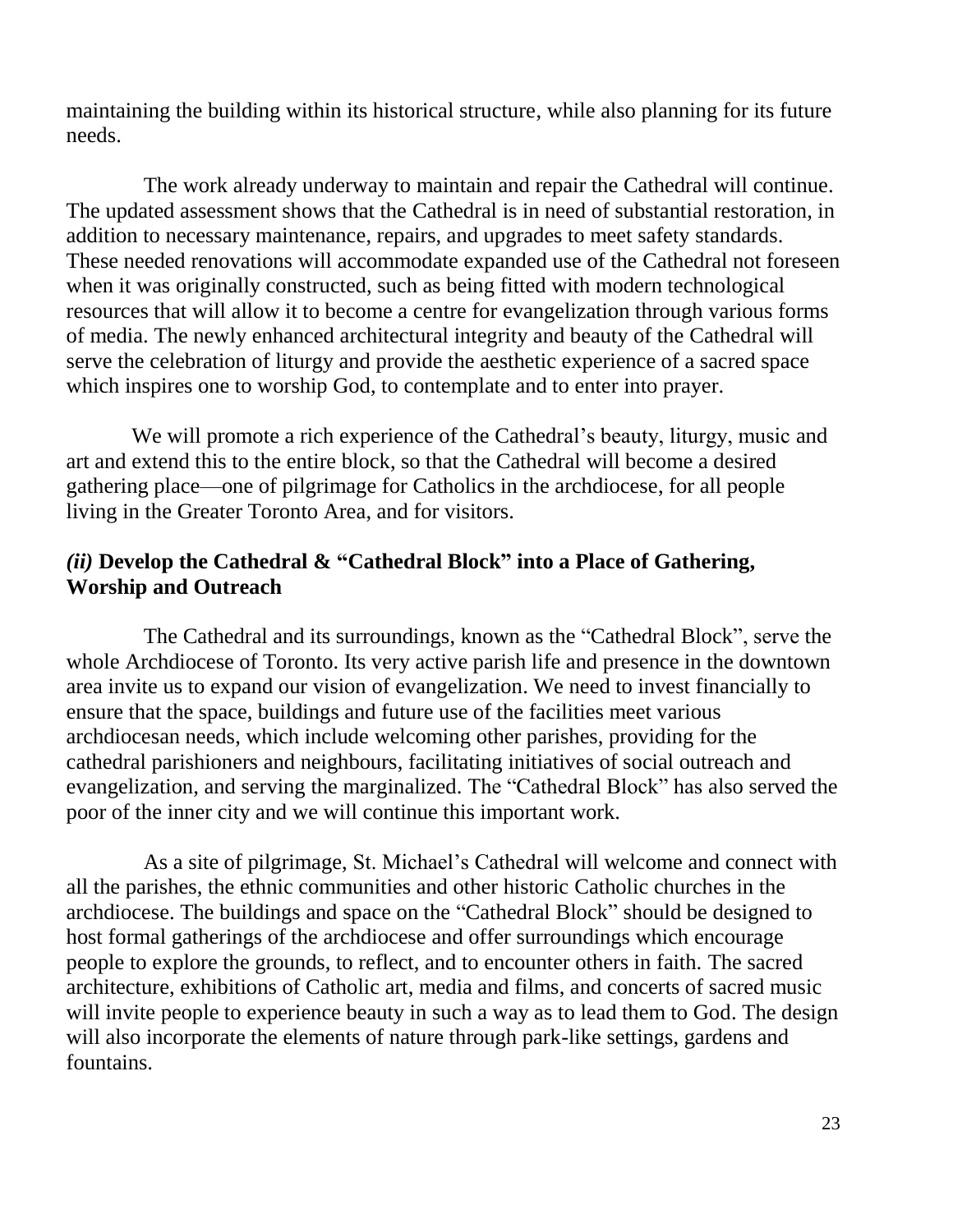#### *(iii)* **Collaborate with the Catholic School Board & St. Michael's Choir School**

For over 75 years St. Michael's Choir School has served as an important element in the mission of the Cathedral. One of only six choir schools in the world affiliated with the Pontifical Institute of Sacred Music, St. Michael's was founded to enhance liturgical music in all parishes of the Archdiocese of Toronto. Many graduates lead sacred music in the parishes each week. The Choir School offers a unique example of the collaboration of the Toronto Catholic District School Board and the archdiocese.

Yet the school is in critical need of new facilities. Within the area of the "Cathedral Block" we must find a creative way to provide for the future of the school. Working with the school and the board, we will also identify opportunities for greater collaboration with other schools in the GTA, so that the quality of our sacred music, so important in the celebration of liturgy, can be enhanced in many more parishes, fulfilling the noble intention of Monsignor Ronan, founder of the school.

#### *(iv)* **Revitalize the Cathedral & Cathedral Block as a "Centre of Evangelization"**

The revitalization of the Cathedral along with the development of the "Cathedral Block" can serve to strengthen the two-fold mission of the archdiocese and serve as a sign of our faith anchored in the heart of a diverse metropolitan city. With space to gather, pray, evangelize, teach, serve and inspire, the Cathedral and "Cathedral Block" will become a place of and an instrument for evangelization in the midst of the secular influences of downtown Toronto.

We envision the creation of a "Centre of Evangelization" which will include an auditorium for music and catechesis, a media centre, a gathering place for cathedral celebrations, a welcome centre for the cathedral, offices for the cathedral and for apostolic and pastoral ministry, particularly the pastoral care of nearby Ryerson University, and a bookstore. It can be a place to highlight not only the search for truth and the exercise of practical charity, but also art and music, so as to reach out through beauty to the experience of God.

The activities of the Centre can be experienced directly by those who visit it, and also through communications technology by people at a distance. The Centre will serve as a place to learn more about the faith and to offer opportunities for Catholic speakers to engage in the intellectual apostolate. We will pursue opportunities for greater engagement with the local universities of Ryerson, University of St. Michael's College, Regis College and the University of Toronto.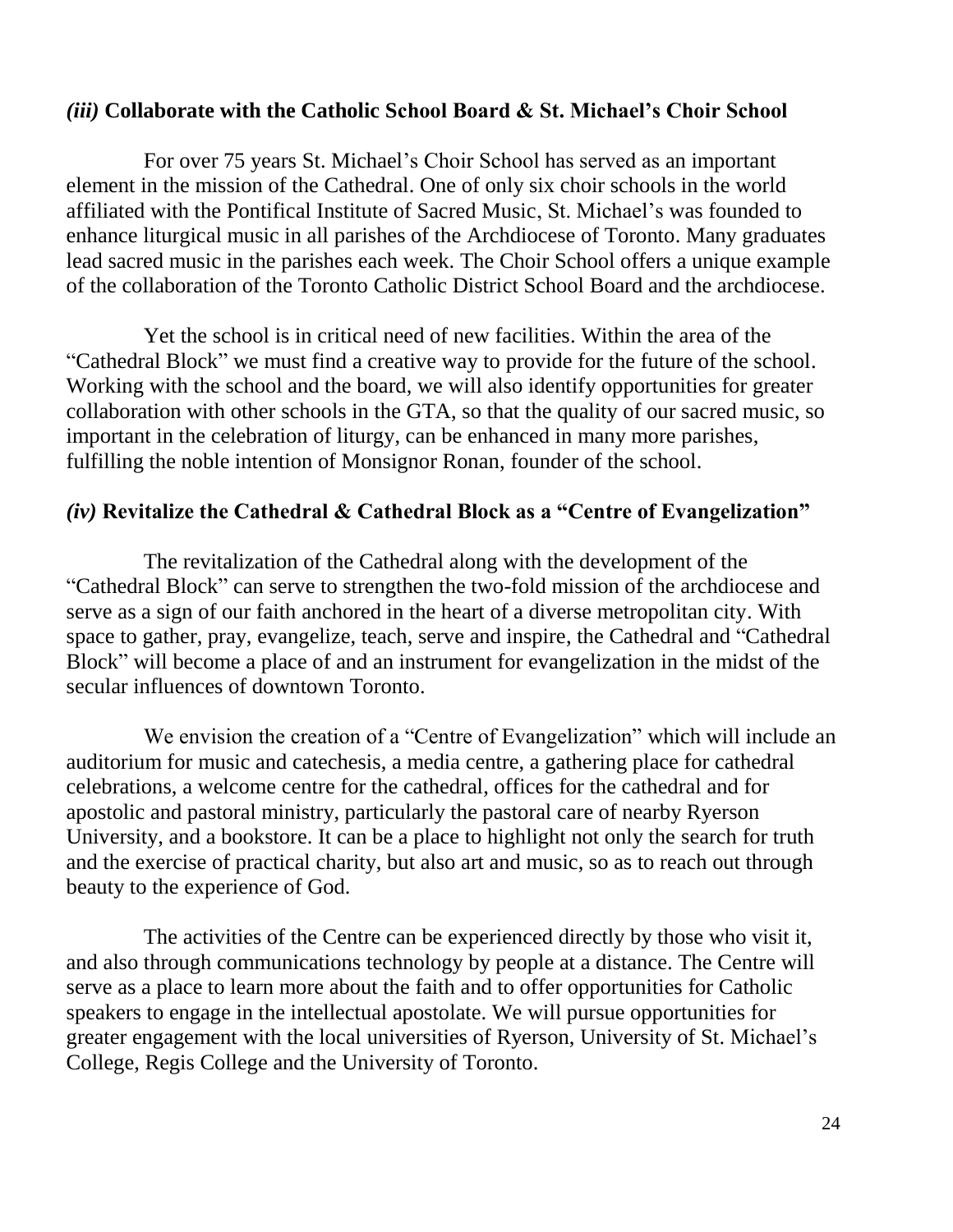The "Cathedral Block" will serve as a focal point for engaging the world with a Catholic witness through multiple platforms of media and social communication. Through such a visible presence, the space will become a gateway of faith and evangelization in the heart of Toronto's media, music, film and art communities.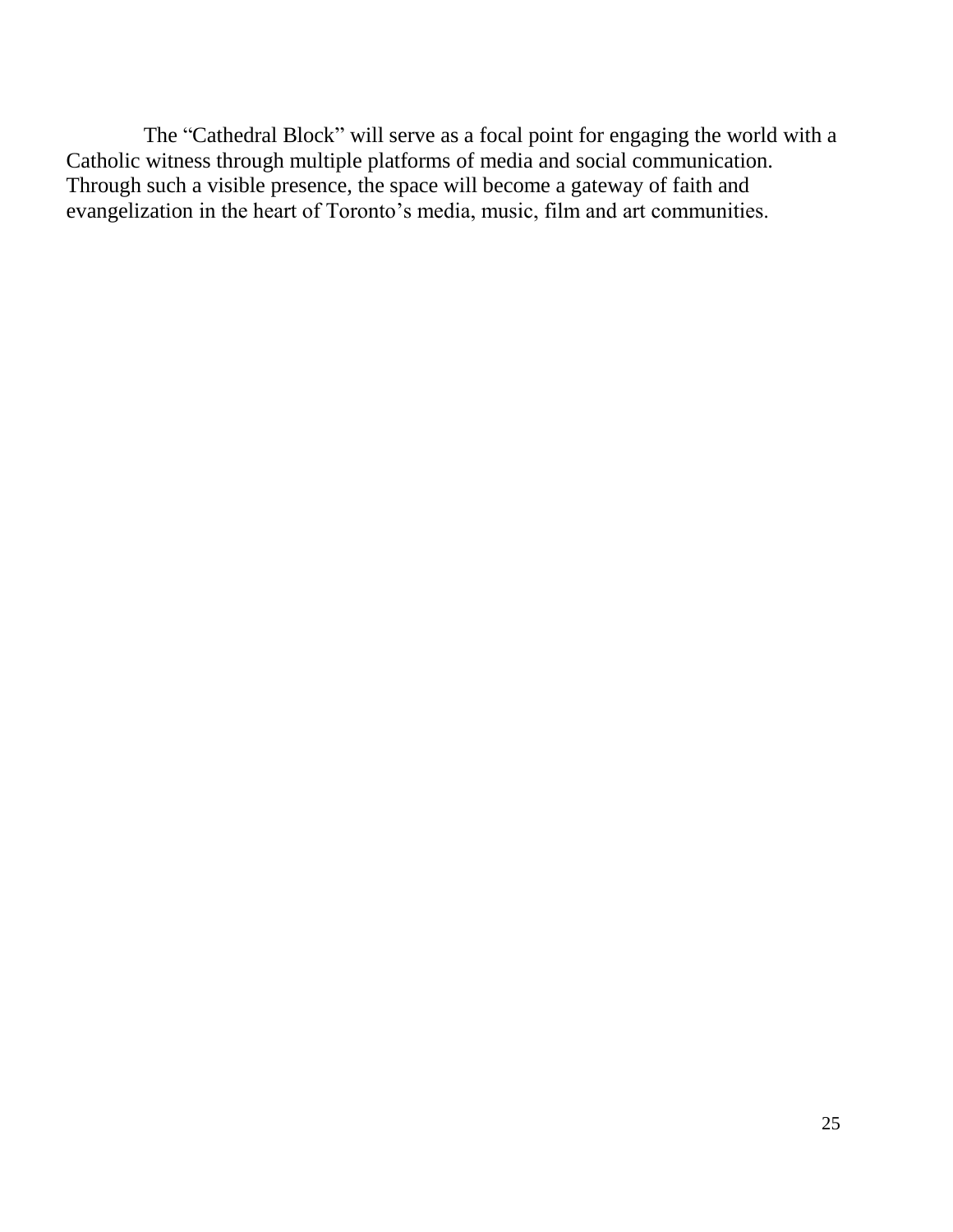## **V: PRIORITIES ESSENTIAL TO OUR CORE DIRECTIONS**

In each of the five core directions we pursue, we will emphasize four key priorities that will guide us in our common mission as a family of faith:

- 1. Engage Families, Especially Our Young People
- 2. Celebrate Our Cultural Diversity
- 3. Use Resources Wisely
- 4. Communicate Effectively

## V – 1. Engage Families, Especially Our Young People

The Christian family is the vessel through which we have the opportunity to evangelize the world. We recognize the great challenges faced by families in an increasingly secular society, where it is often a struggle to make faith a central focus and priority of family life.

The Core Directions require that Catholic families throughout the Archdiocese of Toronto truly engage with our mission. At the same time, we need to embrace opportunities to support families, offering tangible programs to strengthen the family unit. We will emphasize activities that support Marriage Preparation, Marriage Enrichment and outreach to single, widowed, separated and divorced Catholics. Mothers and fathers are the primary educators and authentic Christian witnesses that children look to for guidance and direction as they navigate the difficult path ahead. Their leadership is essential to help catechize our young people. The active engagement of parents is also vital for the well-being of our publicly funded Catholic education system. It is parents who have the primary responsibility for education.

We will also look for opportunities to support the elderly and infirm. In reaching out to our seniors through various initiatives, we will also draw on their experience and invite them to take leadership roles and share their gifts and wisdom with us. The faithful who are called to the single life make an immense contribution to the life of the Catholic community and the wider society in which we live. We will ensure that their spiritual needs are not overlooked, and invite them to fully engage in the life of the parish and in the mission of evangelization.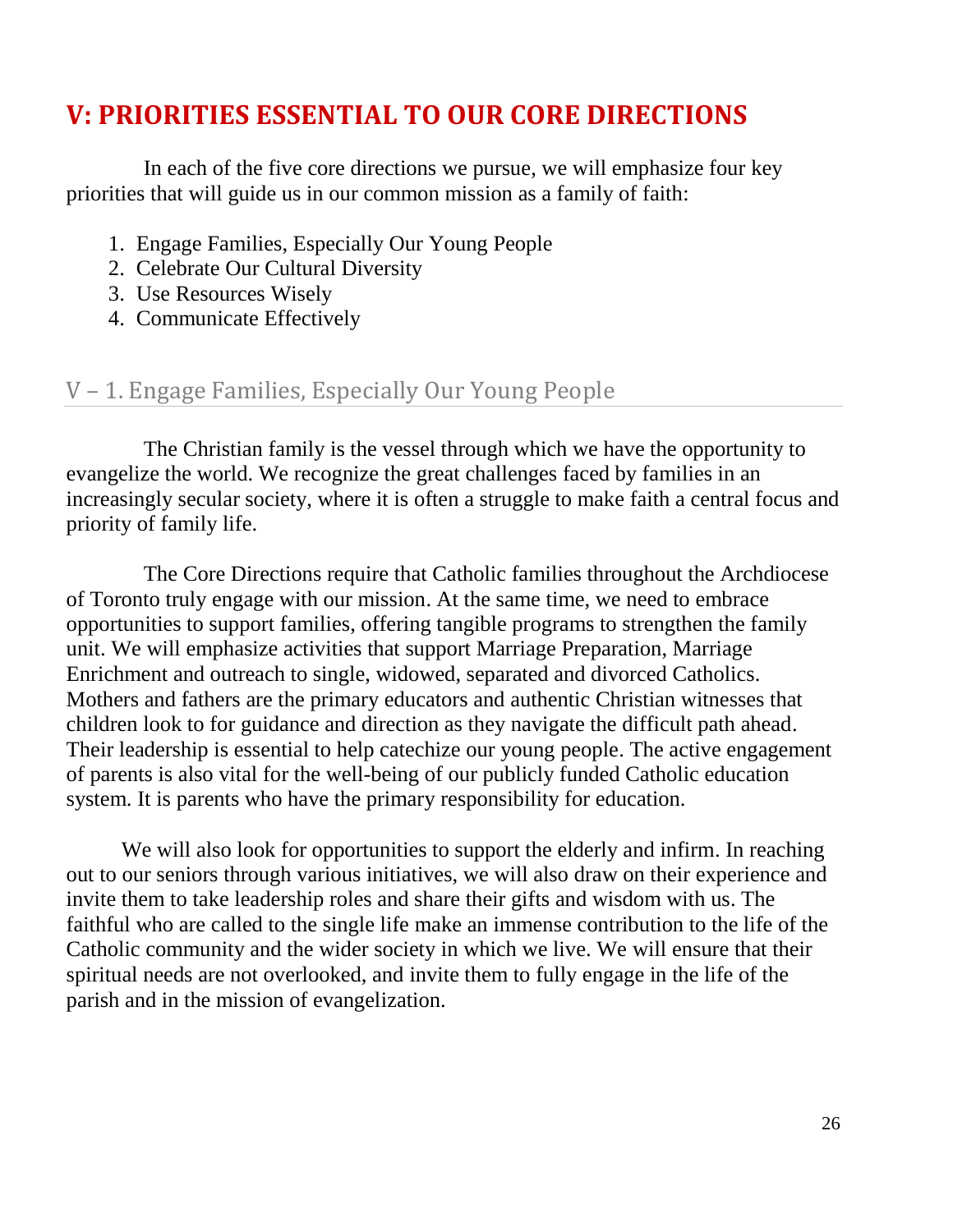As a central priority we will invite youth of all ages - from our children to young adults - to participate fully in our faith. Our archdiocese needs the contributions of our youth if we are to flourish as a Christian community capable of fulfilling its mission. We must offer to youth spiritual nourishment and full engagement as valued and active parishioners. To build effective parishes, strengthen our leadership for the long-term, revitalize the "Cathedral Block", enhance service to the people of God, and witness in the culture of ideas, we need the full and active participation of our youth.

First and foremost, our parishes will make it a priority to reach out to our young people and to their families. Our churches will involve youth in roles of ministry and service, ensuring they stay connected to their faith as they mature and approach adulthood. We strongly encourage all of our parishes to form Youth Councils and to seriously consider hiring a youth minister – on their own or in partnership with neighbouring parishes. Parishes can work with the Office for Catholic Youth to continually enhance their outreach to young people.

Our parishes can also reach our young people through our Catholic schools. The parish staff, pastor, clergy and lay ministers will be active and present in the parish schools, assisting the teachers in the religious education of the students, especially those preparing for the sacraments. Celebrating Mass and the Sacrament of Reconciliation more frequently at the schools can help evangelize our youth. We must also reach the students in the secular schools, recognizing that they have an even greater need for catechesis and ongoing faith formation.

 Our youth will play a key role in revitalizing the "Cathedral Block". Not only must we draw on the talents of young people to design services and activities for the new evangelization and outreach, we also expect young people will be an important focus for programs and services in the "Cathedral Block".

At institutes for higher learning, we will seek to provide students with the spiritual support they need in their studies and spiritual life. We will strengthen this support at all the university campuses in the archdiocese through chaplaincies and our Office of Catholic Youth.

 Young adults who have completed their formal education need support as they embark upon new careers and start their own families. Parishes must take a leading role in their support. On an archdiocesan level, we will strengthen our efforts to engage and support our young adults through the Office of Catholic Youth.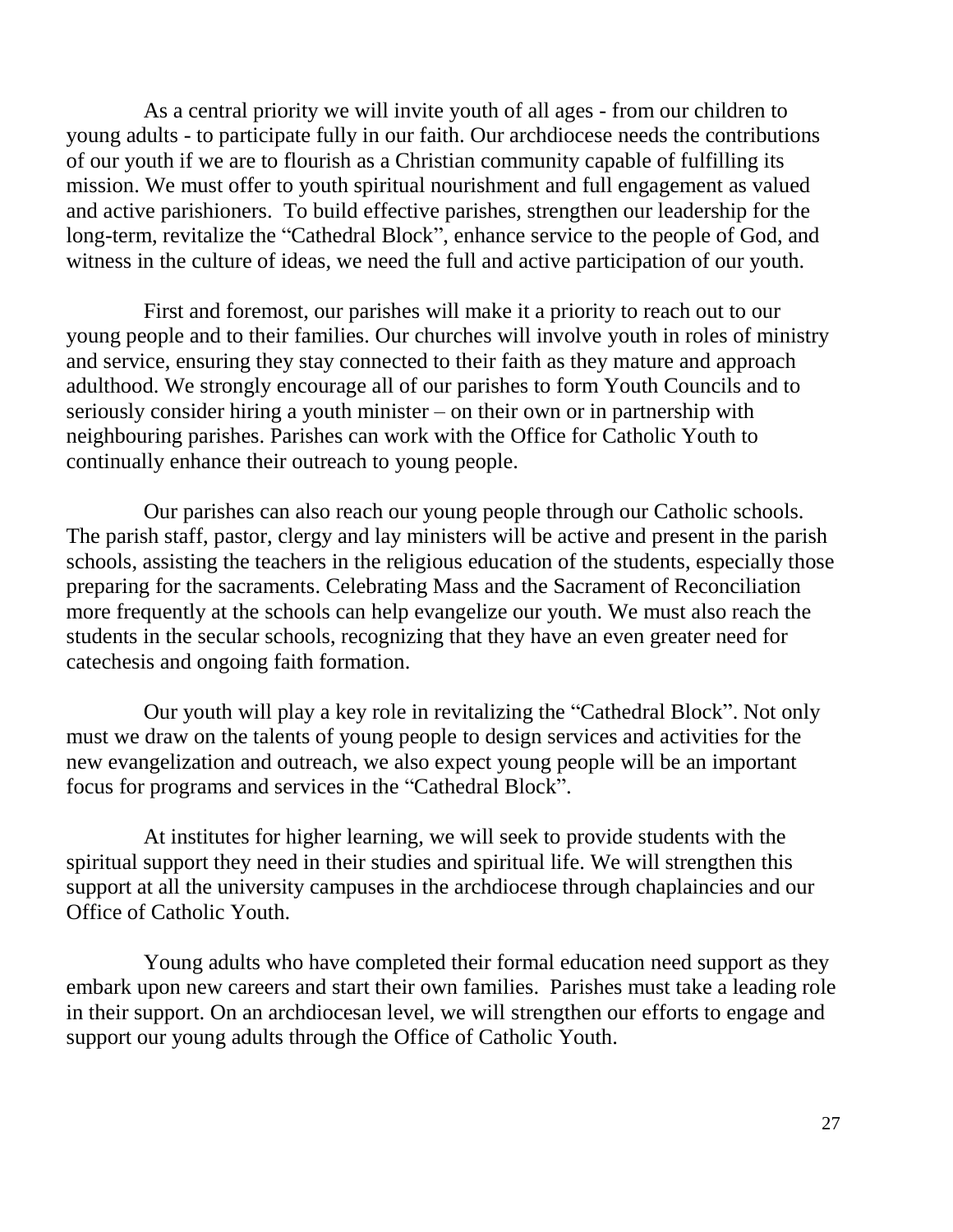## V – 2. Celebrate our Cultural Diversity

The Archdiocese of Toronto is one of the most culturally diverse dioceses in the world, with Mass celebrated in more than 30 languages each week. This richness of diversity is one of our greatest gifts to be nurtured lovingly and responsibly.

For those who have come to call the Archdiocese of Toronto home, parishes with a treasured cultural history serve not only as a spiritual home but a gathering of family members who share a common culture, language and tradition. It is not uncommon for parishioners to spend many hours at the parish each week, engaging in spiritual, social, educational and outreach opportunities that foster a sense of belonging and a deep connection to traditions that span generations.

In considering the core directions of the pastoral plan, we must draw on the richness of this diversity while, at the same time, challenging one another to consider how we can stay connected with the body of Christ beyond our parish boundaries. We will work to maintain a deep connection to the local church, while encouraging our culturally diverse parishes to share their successful models of collaboration, worship and outreach with neighbours and friends across the Archdiocese of Toronto.

## V – 3. Use Resources Wisely

We are conscious of the importance of subsidiarity, that is, the responsibility for action should be set as close to the local situation of the individual as possible. The individual, the family, and the parish have the greatest share of responsibilities for achieving the archdiocesan pastoral plan. The principle of subsidiarity also recognizes that some responsibilities are better carried out regionally or centrally – to achieve economies of scale or to draw on specialized expertise.

We seek to effectively balance the benefits of decentralization and centralization. Archdiocesan services must be cost-effective, provided as effectively as in the secular world, or more effectively. In achieving the desired outcomes of our pastoral plan, we must continuously ask if services are being provided at the right level in the archdiocese.

Some of our fundamental directions will be best achieved through parish-level efforts. Others, like revitalizing the Cathedral and the "Cathedral Block", will draw on specialized expertise provided centrally. But most of our core directions will require a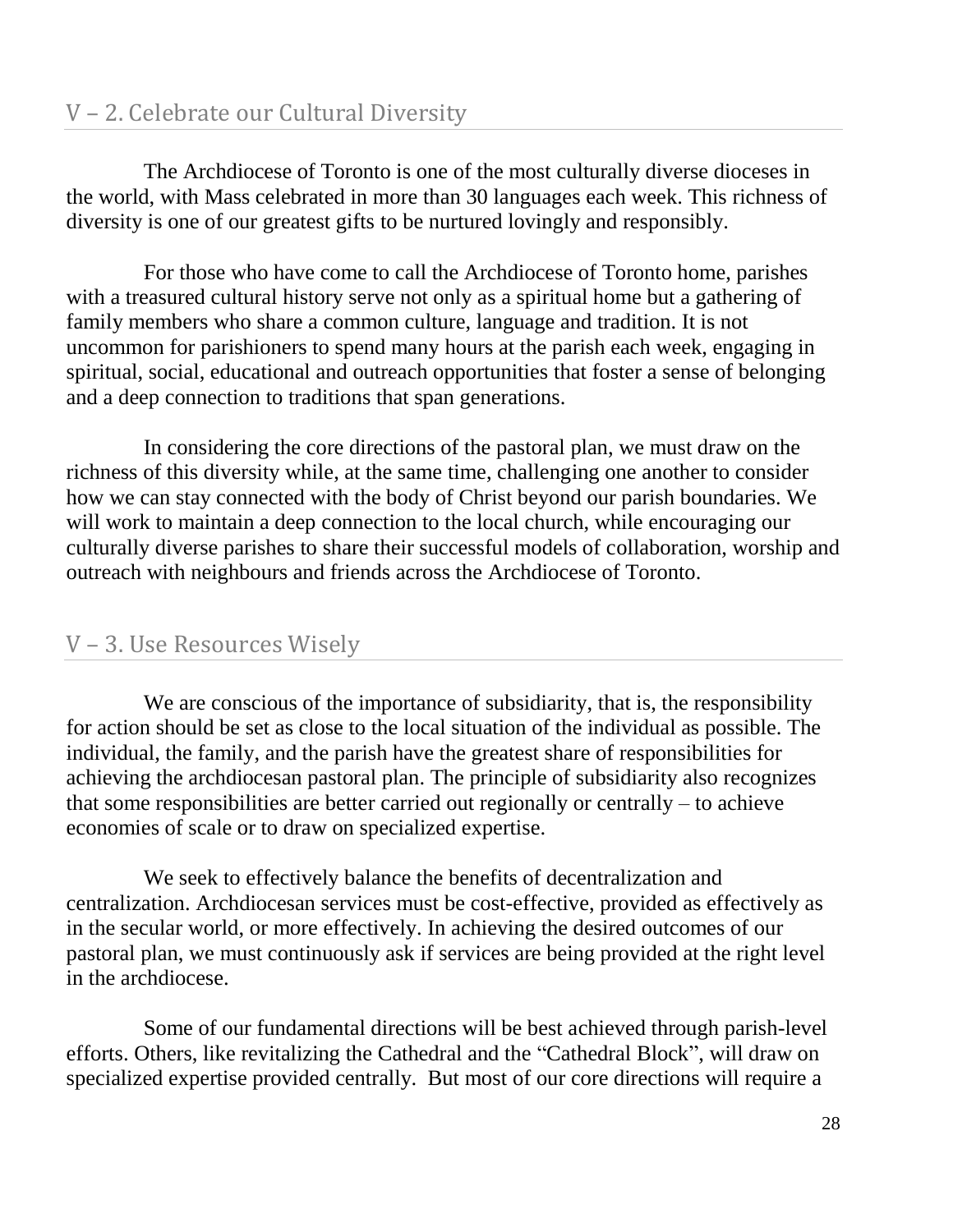collaboration of efforts and resources between the parish and the central, archdiocesan level.

## V – 4. Communicate Effectively

We need to strengthen our ability to communicate within our family of faith and with all members of society, recognizing that communication is a two-way process.

At the parish level, we will ensure ongoing excellence in the way our offices listen to and respond to calls. Our parish bulletins, web sites and social media are at the front line of communicating with parishioners and others. While these are parish responsibilities, the archdiocese will strengthen its support to the parishes in their communications efforts.

At the archdiocesan level, we will aim to be among the best in North America in providing excellent communication through our website – giving access to practical information like the location and Mass times of our parishes and serving as an easy-touse portal to the richness of Catholic writings on the full range of issues.

Our staff will become adept at using social media to hear from active Catholics and those outside the church, and to respond to their queries and concerns. Social media will serve as an important tool for transmitting our message to the community.

As the city of Toronto is a media centre for both Canadian and international secular media, we will serve as a hub for their inquiries on issues relating to the Catholic Church, providing competent Catholic voices to respond to a wide range of stories. We will also work to actively share the good works of the church with our partners in the media. We expect the revitalized "Cathedral Block" to have a media component, which will require that we develop our communication resources and strengthen our communications capabilities in an ongoing way.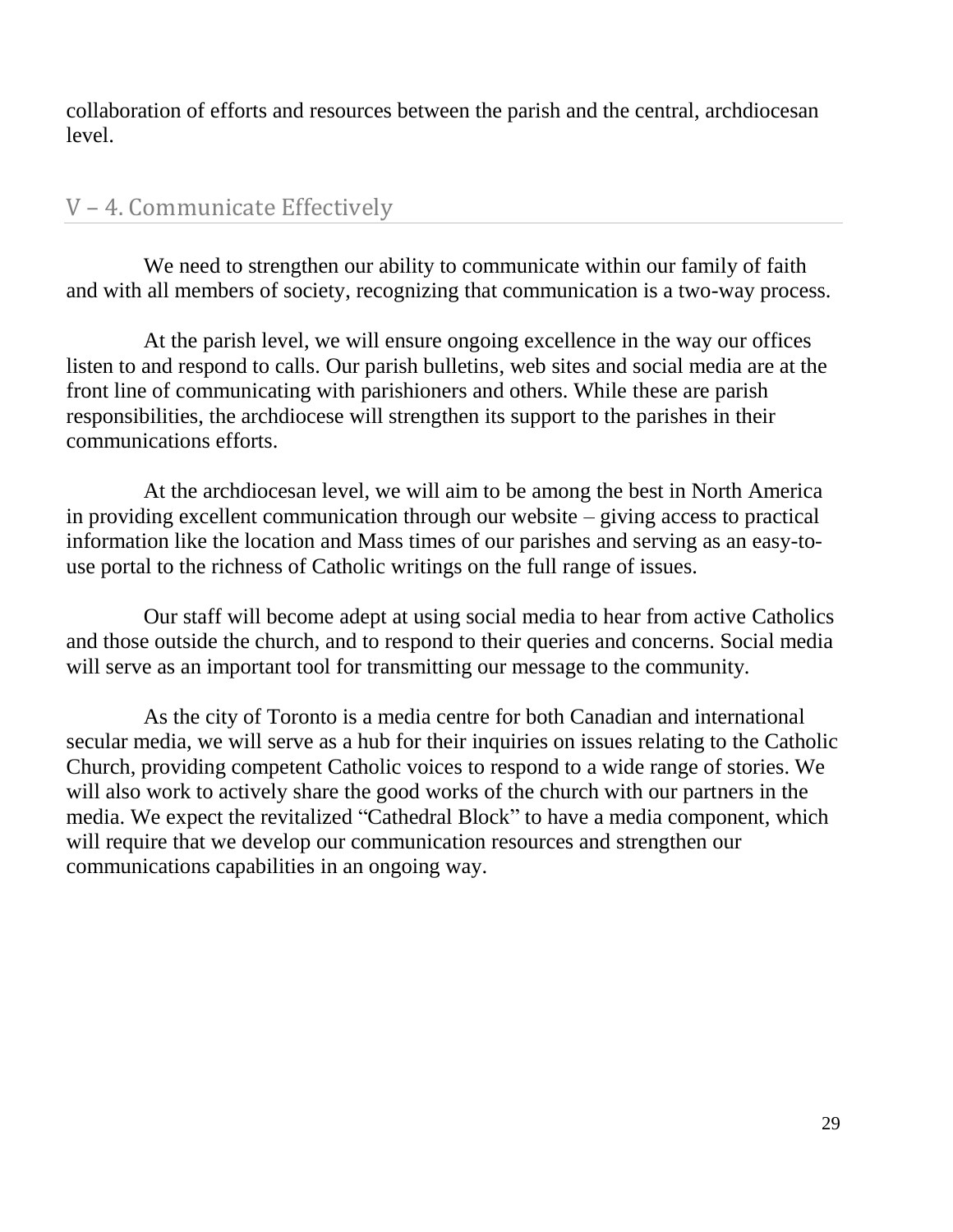# **VI: THE FULFILMENT OF OUR MISSION AS A CATHOLIC CHRISTIAN COMMUNITY: A LIFE OF DEEP STEWARDSHIP**

#### *"As each one has received a gift, use it to serve one another as good stewards of God's varied grace."* **- 1 Peter 4:10**

Attentive to our pastoral and apostolic mission and to the core directions which are priorities for our archdiocese, we commit to being good stewards of the gifts of time, talent, and treasure that God has entrusted to us during our journey through this world.

Each of us spends a brief time in this life, preparing for our eternal reward with God. We receive everything from God--even life itself--and are asked to make good use of what He has entrusted to us. We are invited by God to be good stewards of His many gifts. When Our Lord returns and we are called to account, each of us wants to hear the Him say, "Well done, good and faithful servant." (Matthew 25:21) We want to be ready for this accounting which can happen at any time. Only generous use of the time, talent and treasure entrusted to us will allow us to serenely and joyfully await the coming of the Lord.

Stewardship should not be understood in a shallow and narrow way, as a code word for tithing or fundraising for religious purposes. True stewardship calls for a fundamental disposition of the heart that makes it possible for us to fulfil the mission given to us as a community of disciples. Financial resources are certainly needed in the mission of the church, and always have been. Such generosity is a practical sign of commitment to advancing the mission that God has entrusted to us. But giving of one's financial resources, while important, is one narrow dimension of stewardship. We must focus on the deeper sense of stewardship – a profound inner conversion that leads us to live in a spirit of generosity which is most fully revealed in the sharing of time and talent.

Deep stewardship begins with gratitude and ends with responsibility. It involves individual and communal conversion, and calls us to live as disciples of Jesus in a spirit of generosity and total engagement in service to others, as we are commissioned to do through our Baptism and Confirmation. Life is too short to waste it as half-hearted disciples.

In our pastoral plan, we will continue to build on the generosity with which our clergy, religious, and parishioners devote their time, talent, and treasure for the service of God and neighbour. Deep stewardship is not something new that we need to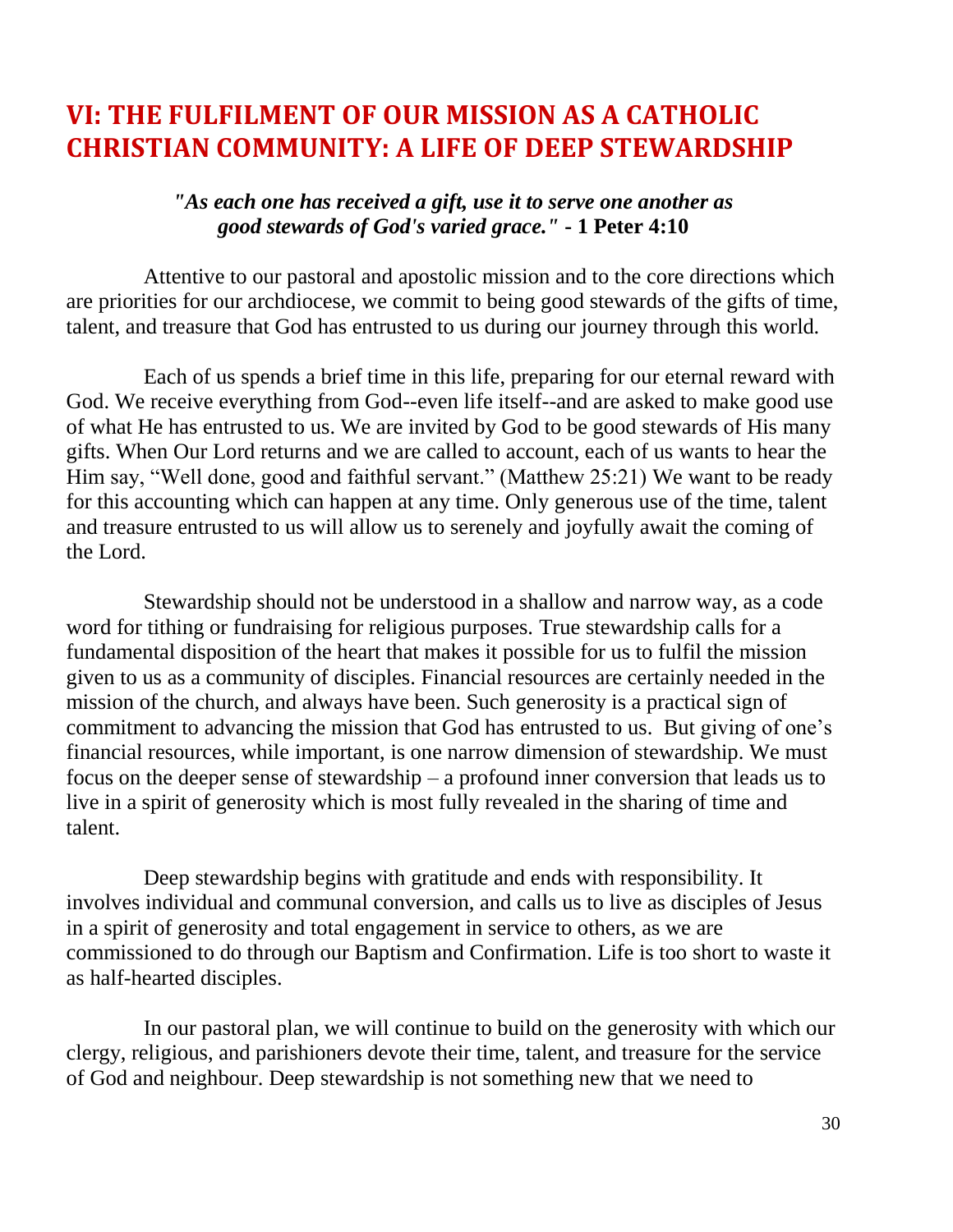introduce, since it is already part of our life in many ways, even when the term is not explicitly used. However, we can be more intentional and systematic in seeking to foster stewardship in our lives and in each of our parishes. A parish and archdiocese in which all actively participate is an exciting and rewarding community that challenges us as disciples to do great things in the name of Jesus, in the spirit of the Apostles. Such a community will invite our brothers and sisters who have drifted away from the church to return and discover afresh the vitality of their Catholic faith, and it will also attract those who are seeking the meaning of life in an often confusing and sterile world.

Stewardship is not another program, nor just something we do. Rather, stewardship is a fundamental disposition of the heart expressed in everything we do, so that we live every moment in a spirit of gratitude for God's many gifts, and with a commitment to use those gifts in serving God and neighbour during our brief time on earth.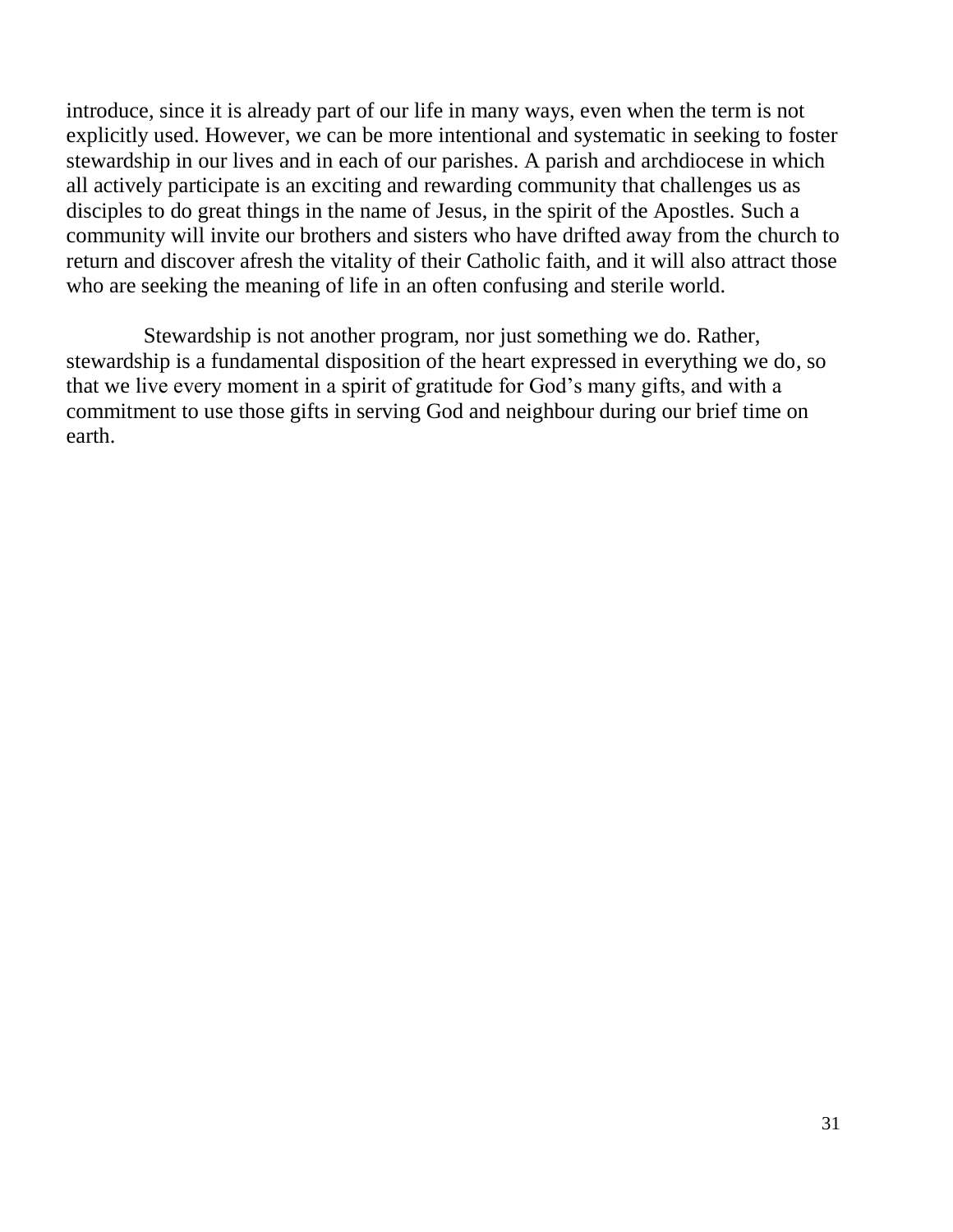## **VII: CONCLUSION**

#### **"Therefore, my beloved, be steadfast, immovable, always excelling in the work of the Lord, because you know that in the Lord your labour is not in vain." – 1 Corinthians 15:58**

The work of the Lord is before us. Our prayer is that the Pastoral Plan of the Archdiocese of Toronto be a guide for our whole community of faith, so that together we may more fruitfully fulfil the mission we have received from Our Lord, both individually and as a community. We have ambitious goals and recognize that many challenges lie ahead. Yet we are also reminded of the abundance of gifts and talents that are present within every member of our family of faith. Above all we remember that when Jesus gave his disciples their mission, he promised to be with them until the end of the age. Everything we do must be rooted in prayer.

We recognize the many gifts that presently exist in our parishes and organizations; many of the elements outlined in our pastoral plan may already be realized in some communities. Yet we must continue to strive to go a step further, to examine ourselves and our faith communities honestly so that we may grow in fidelity as disciples, becoming more effective instruments of God in strengthening the presence of His kingdom.

 God is simple, yet the complexity of this plan, which addresses our complex human situation, may seem overwhelming. The sea is so great and our boat is so small! We can work together to divide and carry out the tasks we face, but above all we rely on God who is with us.

We pray for all those who work in our archdiocese; may the Holy Spirit guide their efforts and keep them responsible and faithful in their work.

We pray for our bishops, priests, deacons and religious; may they continue to serve the needs of the faithful in the archdiocese, guiding us on the path of discipleship.

For the faithful of the Archdiocese of Toronto, may God inspire us as we discern the steps forward to implement this pastoral plan. We pray that God will give us the grace for our gifts and talents to bear fruit in realizing the beauty of a Church fully engaged and inspired, fearlessly and creatively evangelizing the world.

The preparatory document of the XIII General Assembly of the Synod of Bishops on the New Evangelization notes that "chronologically speaking, the first